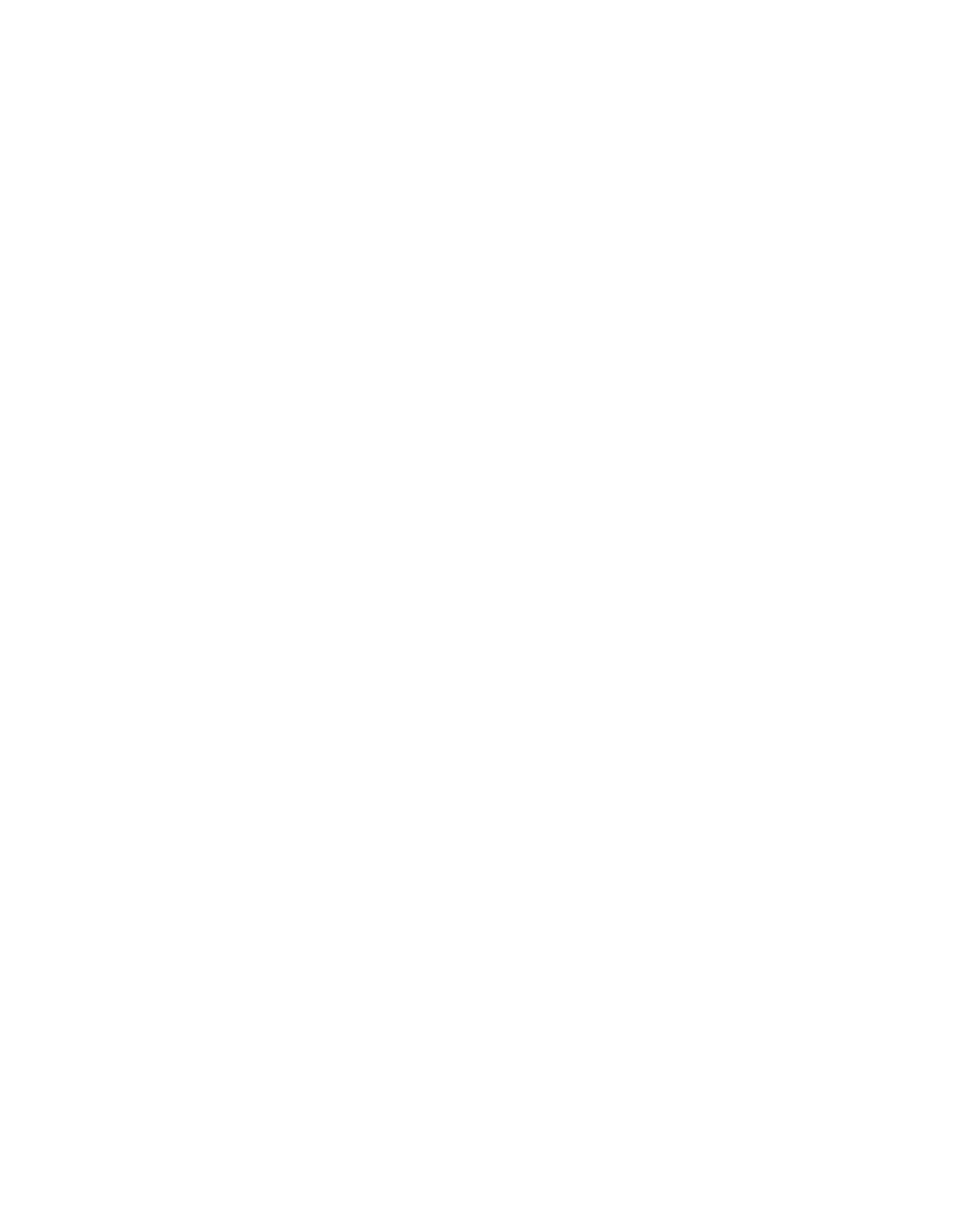# TABLE OF CONTENTS

| <b>Article</b> | Page<br><u> 1980 - Johann Barbara, martin amerikan basal dan berasal dalam basal dalam basal dalam basal dalam basal dala</u> |
|----------------|-------------------------------------------------------------------------------------------------------------------------------|
| T              | <b>SCOPE OF AGREEMENT</b>                                                                                                     |
|                |                                                                                                                               |
|                |                                                                                                                               |
|                |                                                                                                                               |
| $\rm II$       | <b>EMPLOYMENT</b>                                                                                                             |
|                |                                                                                                                               |
|                | Sec. $5$                                                                                                                      |
|                | Sec. $6$                                                                                                                      |
|                | Sec. $7$                                                                                                                      |
|                | Sec. 8                                                                                                                        |
| III            | <b>CLASSIFICATIONS</b>                                                                                                        |
|                | Sec. 9                                                                                                                        |
|                |                                                                                                                               |
|                |                                                                                                                               |
| IV             | <b>SENIORITY</b>                                                                                                              |
|                |                                                                                                                               |
|                |                                                                                                                               |
|                |                                                                                                                               |
| V              | <b>COMPENSATION</b>                                                                                                           |
|                |                                                                                                                               |
|                | Sec. 16                                                                                                                       |
|                |                                                                                                                               |
|                |                                                                                                                               |
|                |                                                                                                                               |
|                | Sec. 20                                                                                                                       |
|                |                                                                                                                               |
|                |                                                                                                                               |
| VI             | WORKING CONDITIONS                                                                                                            |
|                | Sec. 22                                                                                                                       |
|                | Sec. 23                                                                                                                       |
|                | Sec. 24                                                                                                                       |
|                | Sec. 25                                                                                                                       |
|                | Sec. 26                                                                                                                       |
| VII            | DISPUTES AND GRIEVANCES                                                                                                       |
|                |                                                                                                                               |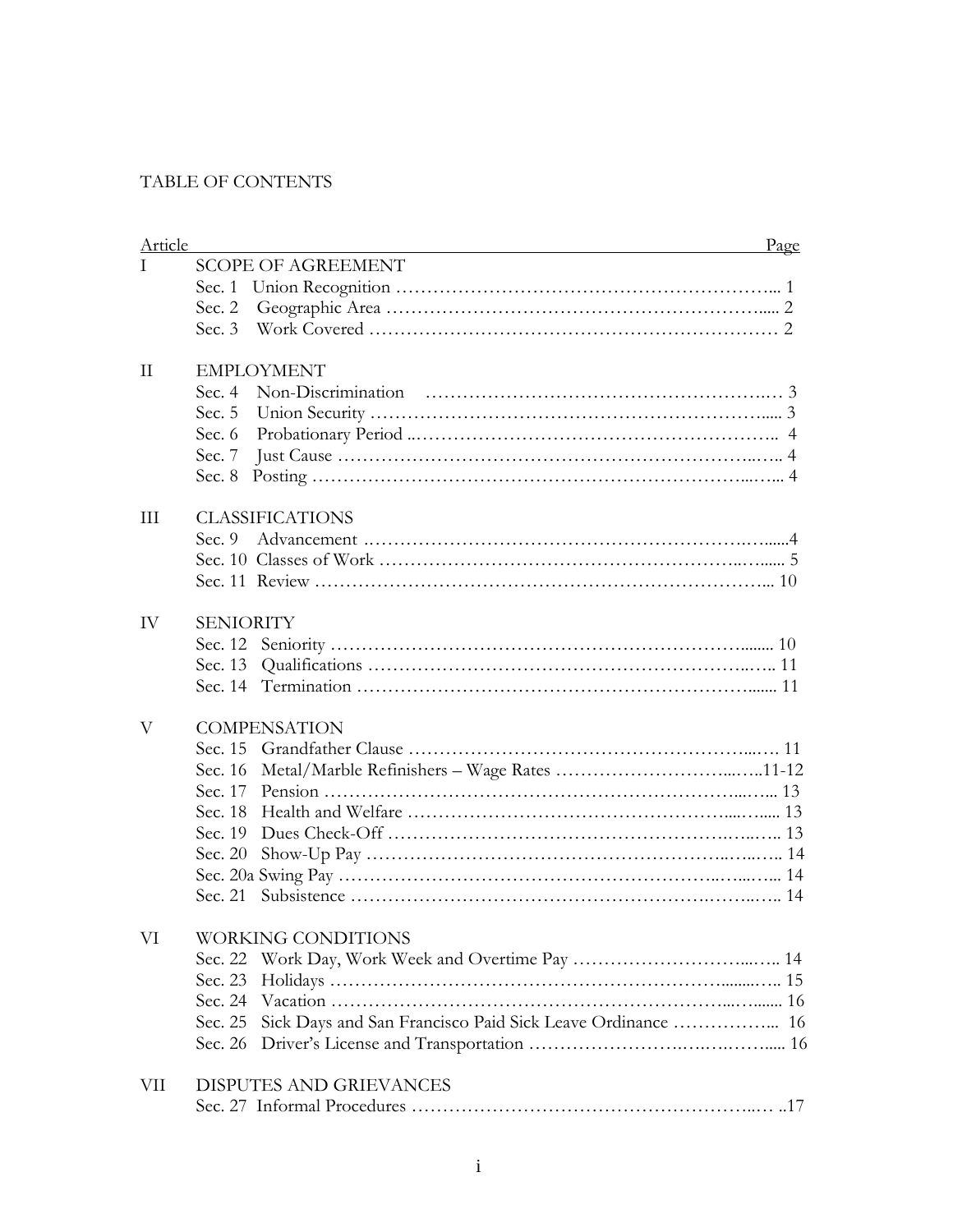| VIII        |                        |  |
|-------------|------------------------|--|
| IX          | <b>SUBSTANCE ABUSE</b> |  |
| X           |                        |  |
| XI          | <b>UNION OFFICIALS</b> |  |
| XII.        |                        |  |
| <b>XIII</b> |                        |  |
|             |                        |  |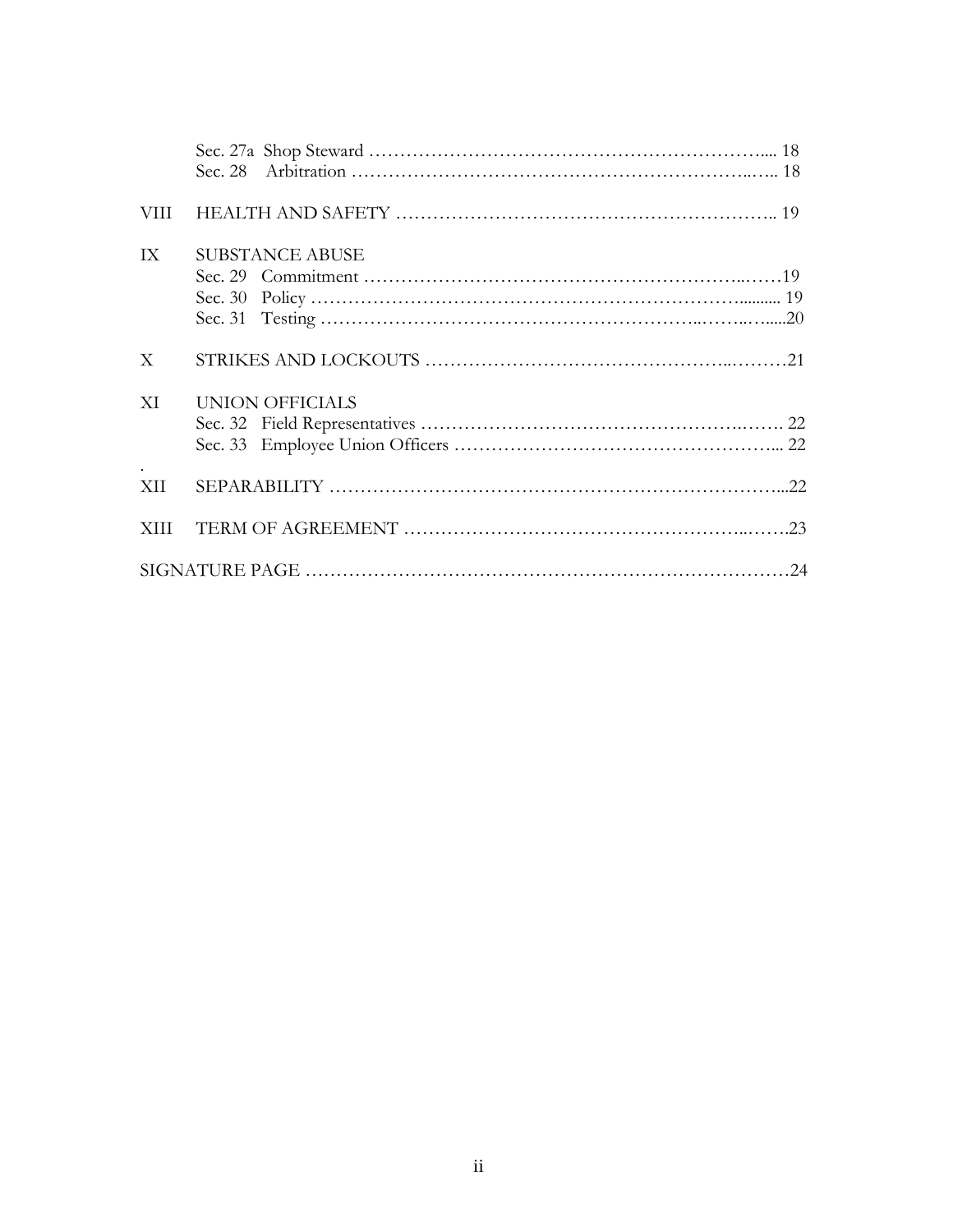# **MASTER AGREEMENT December 1, 2020 – November 30, 2023 METAL/MARBLE REFINISHERS**

THIS AGREEMENT, effective **December 1, 2020,** by and between Bricklayers and Allied Craftworkers Local 3CA, IUBAC, AFL-CIO (Union) and those Employers signing herein, acting as a group, or any other Employer who becomes signatory.

#### **"WITNESSETH"**

# **ARTICLE I SCOPE OF AGREEMENT**

### **Section 1. UNION RECOGNITION**

If at any time during the term of this Agreement, the Union shall present the Employer with proof that a majority of the employees of the Employer performing work covered by this agreement have selected the Union as their representative for the purposes of collective bargaining, and shall demand recognition by the Employer as the exclusive representative of the employees performing work covered by this Agreement under Section 9(a) of the National Labor Relations Act, the Employer shall recognize the Union as the exclusive representative of employees of the Employer who perform such work, under Section 9(a) of the National Labor Relations Act, on the basis of the Union's demand and showing. Proof of majority status shall consist of signed authorization cards to represent each group of employees constituting not less than fifty percent plus one of those employees of the Employer on whose behalf the Employer has contributed to the International Pension Fund during the eighteen months immediately preceding the month in which the showing of majority status has been tendered to the Employer by the Union. Upon proof of majority status, the Employer will execute a recognition agreement recognizing the Union as the exclusive representative of employees of the Employer who perform such work, under Section 9(a) of the National Labor Relations Act, on a form provided by the Union. The Employer shall provide the Union access to all jobsites for the purpose of obtaining employees' signatures on authorization cards. Any dispute regarding the enforcement of this provision shall be subject to the arbitration provision of this Agreement, without the need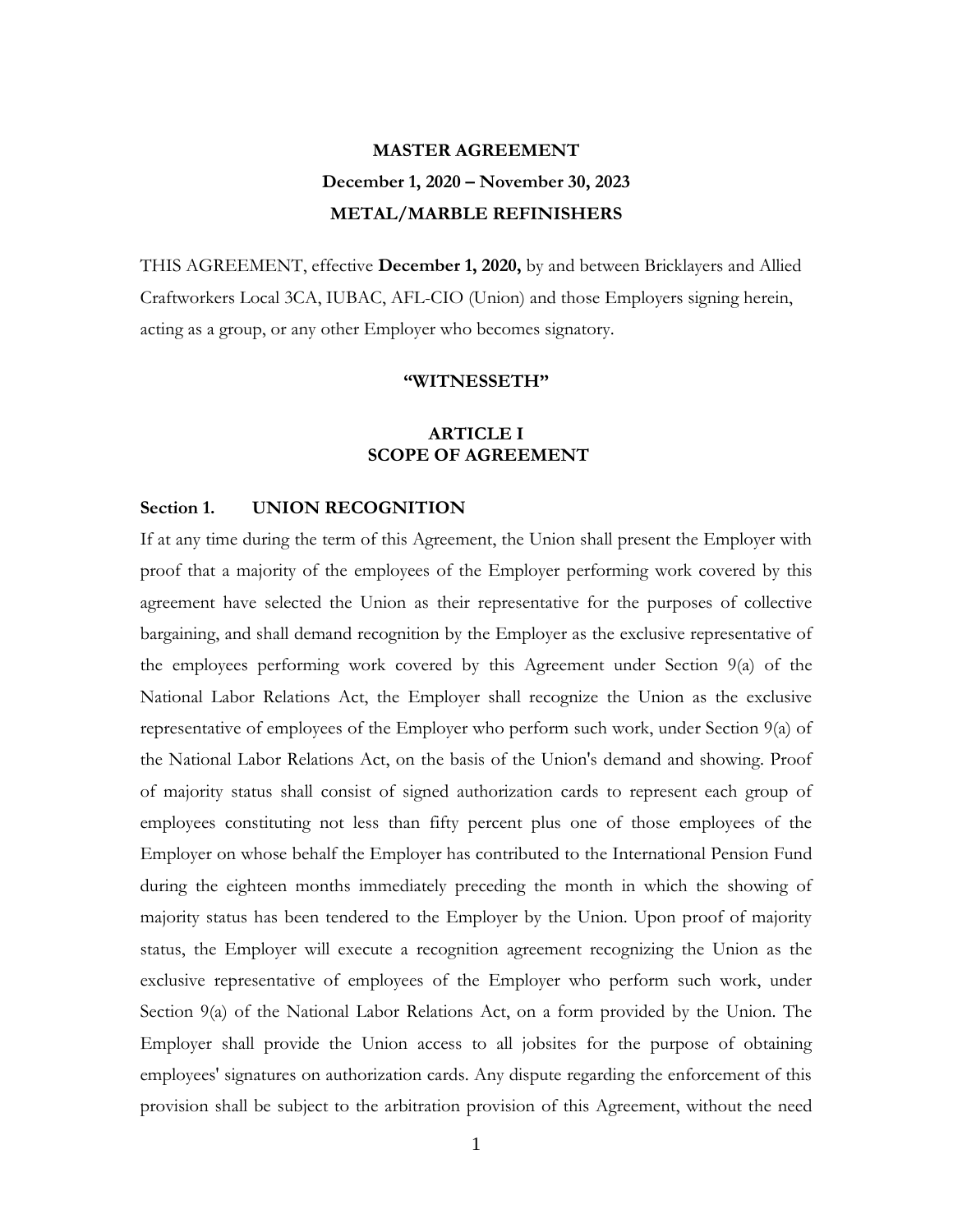for proceeding through the pre-arbitration steps of the grievance procedure, and the Employer waives any and all right to file a charge or petition concerning, or otherwise to seek resolution of, any representational disputes before the National Labor Relations Board.

## **Section 2. GEOGRAPHIC AREA**

The area covered by this Agreement includes, in the northern part of the State of California, the counties of Alameda, Alpine, Amador, Butte, Calaveras, Colusa, Contra Costa, Del Notre, El Dorado, Fresno, Glenn, Humboldt, Kings, Lake, Lassen, Madera, Marin, Mariposa, Mendocino, Merced, Modoc, Monterey, Napa, Nevada, Placer, Plumas, Sacramento, San Benito, San Francisco, San Joaquin, San Mateo, Santa Clara, Santa Cruz, Shasta, Sierra, Siskiyou, Solano, Sonoma, Stanislaus, Sutter, Tehama, Trinity, Tuolumne, Yolo and Yuba.

# **Section 3. WORK COVERED**

Includes the maintenance and refinishing of installed metal and/or natural stone including clean-up necessitated by the work as described below:

a) Refinishing and maintenance of ferrous and non-ferrous architectural/ornamental metals (i.e. copper alloys, stainless steel, aluminum, iron, steel and monel) interior or exterior in commercial, industrial, public and residential buildings, and surrounding landscape sites (i.e. statues and fountains), specifically stripping, cleaning, grinding, graining, polishing, coloring; surface repair, lacquering or painting integral with the refinishing process: application of protective film guard and other work necessary to achieve and maintain the aesthetic appearance of architectural/ornamental metal finishes.

Major painting operations, (i.e. restoration of painted metal curtain walls) are *not* included in the work under this Agreement.

b) Resurfacing and maintenance of architectural stone on the interior or exterior of commercial, industrial, public and residential buildings, and surrounding landscape sites (i.e. statues and fountains), specifically stripping, cleaning, grinding, honing, polishing, burnishing, sealing, stain removal, grouting, application of protective film guard and other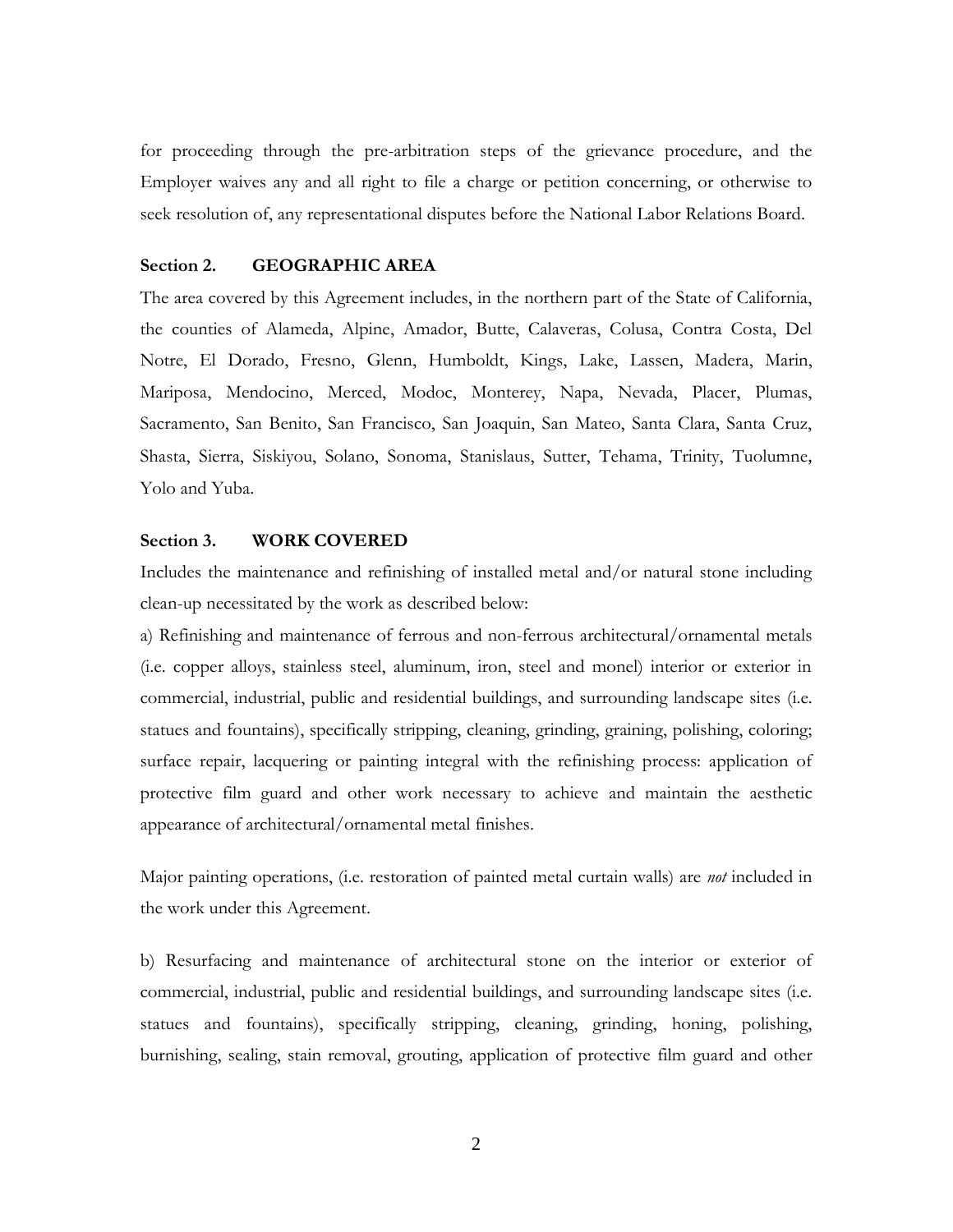work necessary to achieve and maintain the aesthetic appearance of natural stone installations.

Notwithstanding anything herein to the contrary, the work covered by this agreement shall not include any work covered in any other collective bargaining agreement to which the Union or the International Union of Bricklayers & Allied Craftworkers. AFL-CIO, is a party including, but not limited to, any agreement regarding pointers, caulkers, cleaners, marble finishers or tile finishers.

# **ARTICLE II EMPLOYMENT**

# **Section 4. NON-DISCRIMINATION**

Referral, selection, employment and training of individuals shall be without regard, either favorably or unfavorably, to national origin, race, color, religion, sex, age, membership or non-membership in or activity, for or against a labor organization except that membership in the Union shall be required as a condition of employment as provided in Section 5 following.

#### **Section 5. UNION SECURITY**

As a condition of employment, all employees other than probationary shall, within eight (8) days of commencing employment, obtain membership in the Union and maintain good standing thereafter. For probationary employees, this provision shall apply within eight days of completing the probationary, period. For new parties becoming signatory during the term of this Agreement, this provision shall apply from the date of their executing the Agreement.

For purposes of this Section, tender of the initiation fee and periodic dues uniformly required of members shall constitute good standing. In the event that any employee fails to tender the dues or initiation fees, the Union shall notify the employer and if such notice contains a request to the employer to discharge said employee within forty eight (48) hours, said employer shall comply with the Union's request. In the event the employer refuses to discharge the employee as required, the Union shall be free to take such matter to the Disputes and Grievances Procedure.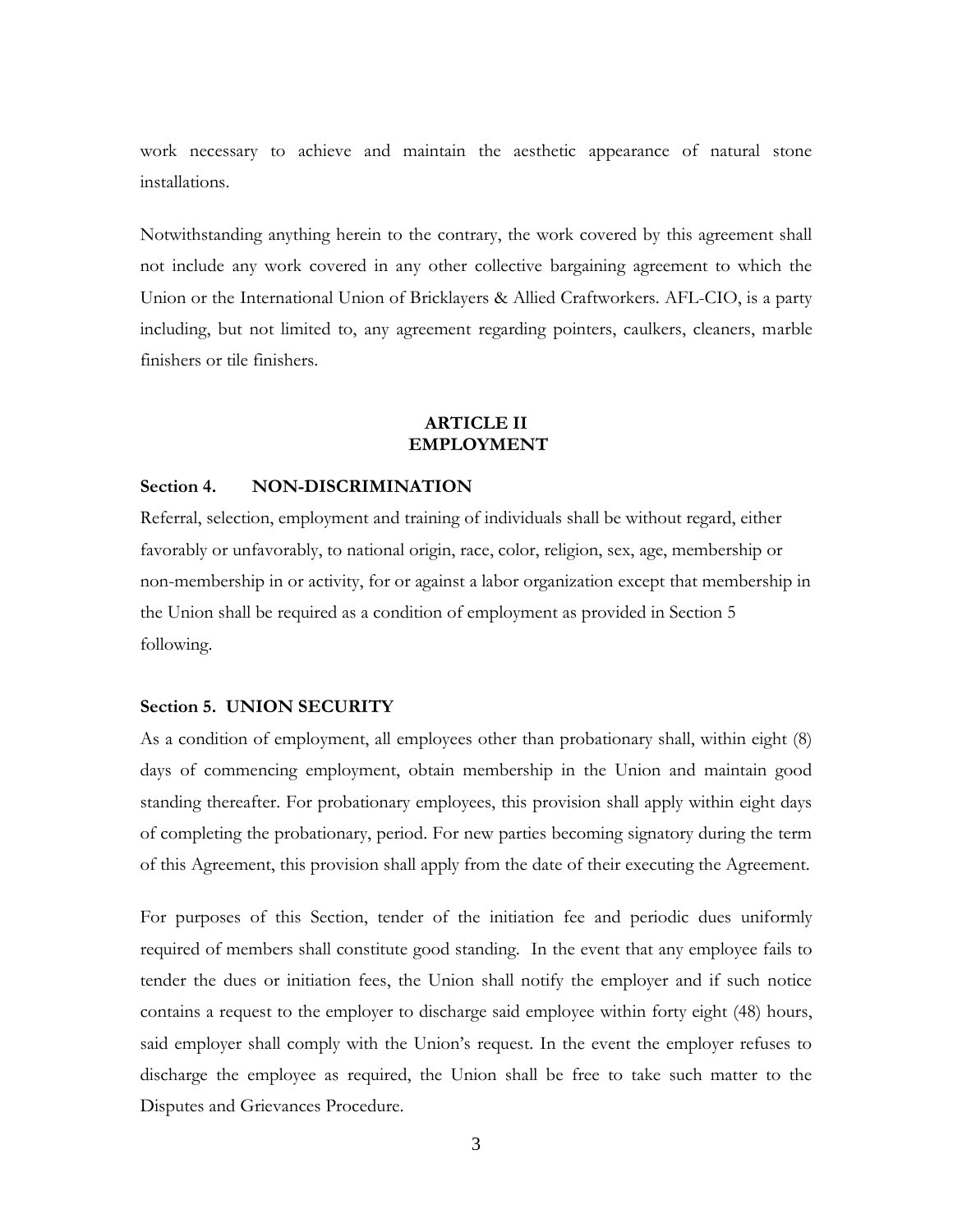To effect this Section, the Employer agrees to notify the Union by mail, phone, or fax of any new employee's name, address, social security number, classification, pay rate and starting date prior to the employee's commencing work. The Union will forward to the Employer written confirmation of the receipt of this information.

The union security provision will not be enforced in any state in which it would be contrary to law.

# **Section 6. PROBATIONARY PERIOD**

New hires shall serve a probationary period of ninety (90) calendar days during which the Employer will evaluate, to the extent possible, the employee's work habits and aptitude for metal/marble refinishing. The term "new hire" shall mean an employee who has not previously worked under this Agreement.

#### **Section 7. JUST CAUSE**

The Employer shall have the right to discharge any employee for just cause, just cause is recognized to include tardiness, carelessness, unwillingness to carry out work assignments, not being in condition to work or other similarly serious offenses. This provision will be enforced applicable to the extent of State and Federal law.

# **Section 8. POSTING**

The parties to this Agreement will post, and keep posted during the term of this Agreement, in places where notices to employees and applicants for employment are customarily posted, a copy of this Article. Any dispute regarding employment under this Article must be submitted in writing by the employee, the Union or the individual Employer as provided in Article V. "Disputes and Grievances."

# **ARTICLE III CLASSIFICATIONS**

# **Section 9. ADVANCEMENT**

Advancement to higher categories and classifications shall be based upon demonstrated attainment of craft skills and not solely upon the passage of time.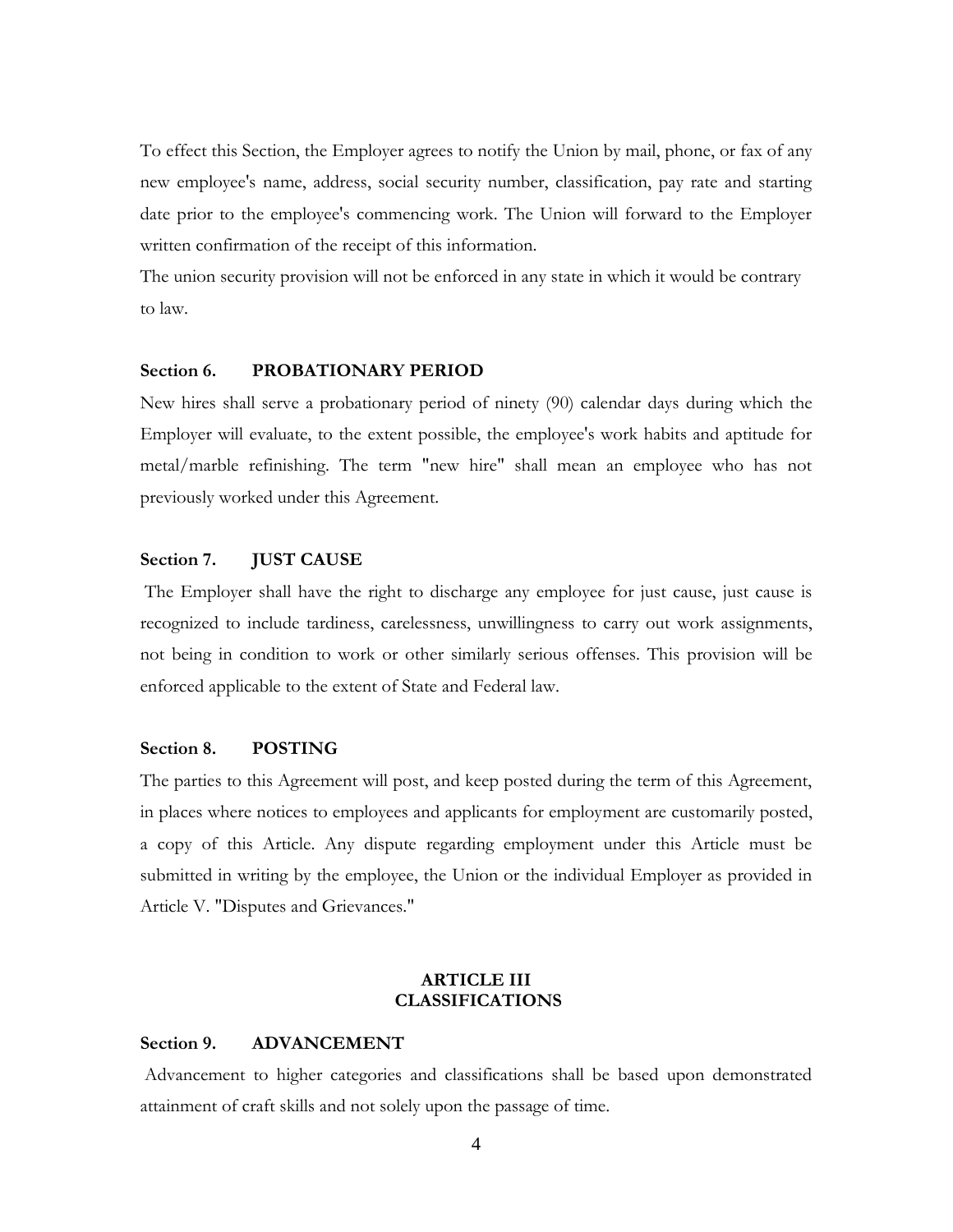#### **Section 10. CLASSES OF WORK**

#### **Metal Refinisher and Guidelines -**

There shall be four (4) classes of employment, as follows. If at any time an employee becomes unable to perform the duties of his/her classification, he/she will be reclassified at an appropriate skill level and wage rate, subject to the review process in Section 11. Probationary Metal Employees will learn basics of Refinishing and be evaluated for suitability as a Refinisher. Ninety Day (90) Probation.

**A. Maintenance/Technician/Helper/Cleaner** employees shall perform semi-skilled duties assisting personnel in charge of job. During this period the employee will develop skills and perform tasks to acquire knowledge of work processes such as:

- Safety procedures.
- Setting up and breaking down the job-site; safely, efficiently and correctly.
- Setting up and breaking down scaffolding; safely, efficiently and correctly.
- Preparing surfaces for refinishing process; safely, efficiently and correctly.
- Train in cleaning, oxidizing, polishing and scratch removal of non-ferrous metals in various finishes; safely, efficiently and correctly.
- Capable of reading and understanding MSDS sheet.
- Be aware of and understand company policy.

On entering this category, the Maintenance/Technician/Cleaner will have the opportunity to perfect the techniques of Metal Refinishing and demonstrate pride in craftsmanship. There will be increasing responsibility, with high quality workmanship. The Maintenance/Technician/Cleaner will be proficient in all safety rules and regulations and will advance within this category and. into other categories by demonstrating higher levels of performance and command of techniques.

#### **B. Journeyperson**

A journey person must demonstrate all of the foregoing and competence in:

- Capable of working by himself/herself.
- Ability to work with other personnel in a responsible capacity.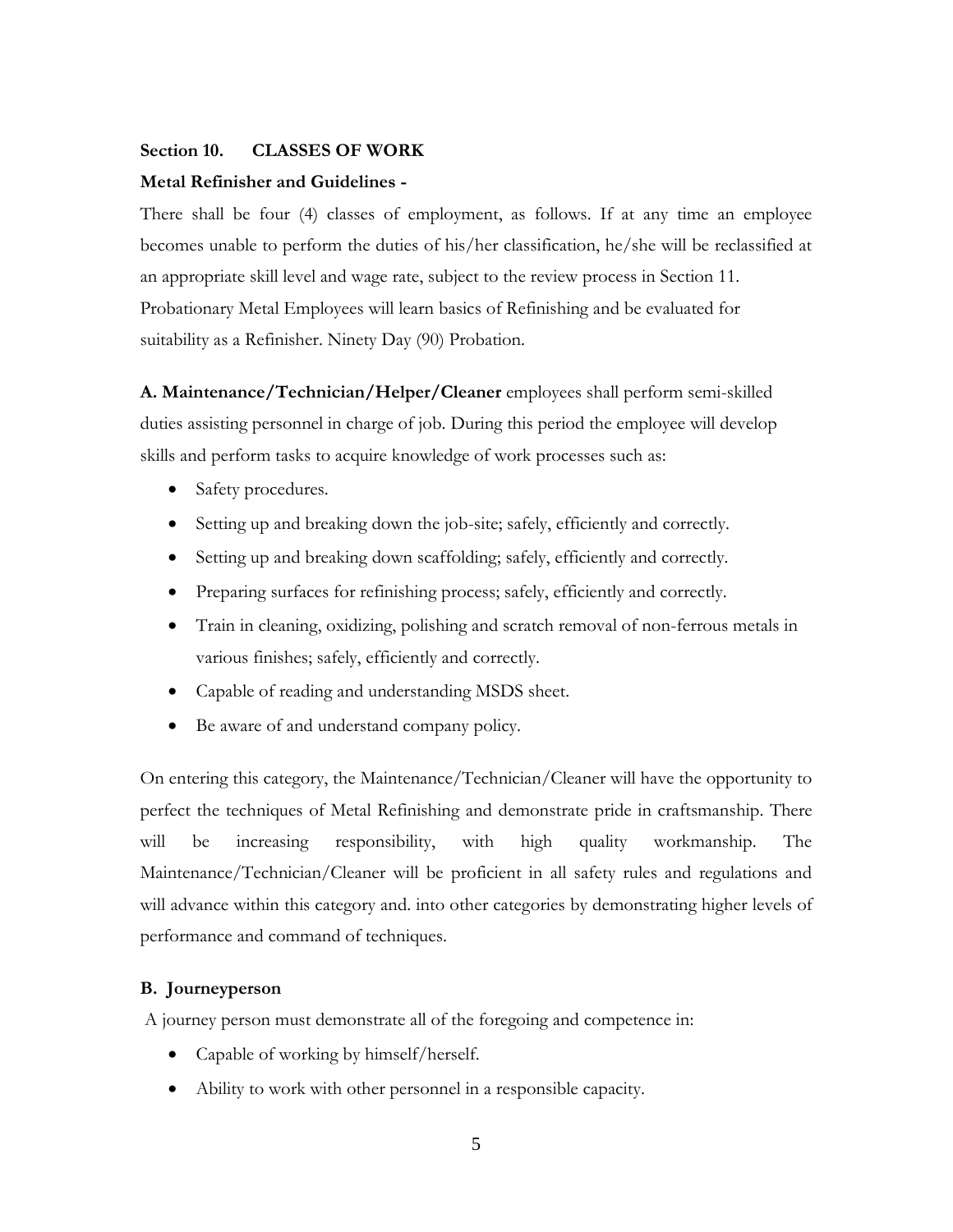- Knowledge of coatings.
- Spraying ability of the highest quality, acceptable to both company and customer.
- Running job production, run a 2 man crews.
- A minimum of three (3) types of metal, copper alloys, stainless steel or aluminum.
- Two types of refinishes, i.e. satin, polished, oxidized, painted surfaces or specialty finishes.
- Scratch removal.
- Responsible for any and all equipment, tools, vehicle, and materials within his/her custody.
- Basic training of lower classifications.
- He/she must be able to read and comprehend work orders, instructions, written directions as well as oral instructions and convey these to any employee that he/she is working with.

# **C. Junior Foreman**-

A junior Forman must demonstrate all of the foregoing and competence in:

- Have the ability to train and communicate effectively with lower classifications, and the running and coordinating of job projects.
- Capable of communicating with customers, building supervisors and management personnel.
- Follows instructions, can carry out and understand work orders and assignments.

# **D. Foreman**

A foreman must demonstrate all of the foregoing and:

- He/She is capable of setting up large and complicated jobs.
- Be able to run 3 or 4 man crews.
- Assist supervisors with coordinating personnel.
- Demonstrate a proficiency to deal with clients in the absence of a supervisor.
- Ensure a project is run professionally and safely while meeting the company's standards of quality and productivity.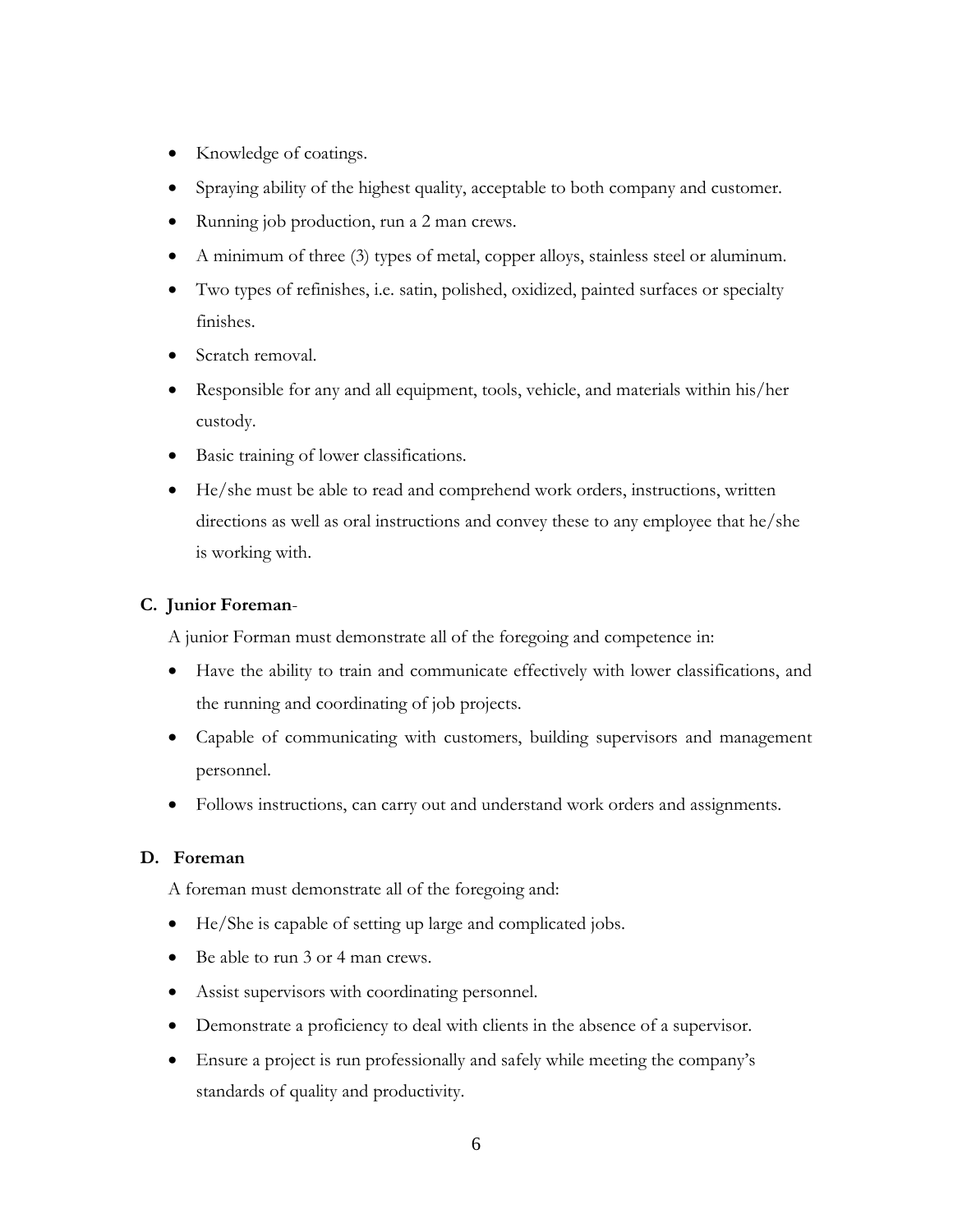- All types of metal finishes, i.e. copper alloys, bronze, nickel silver, copper (satin, mirror and oxidized), stainless steel (satin and mirror), aluminum, painted surfaces and specialty finishes, including scratch removal.
- Be responsible for training.

# **Marble Restoration and Guidelines –**

There shall be four (4) classes of employment, as follows.

Probationary Marble Employees will learn basics of maintenance and restoration and be evaluated for suitability as a Marble refinisher. Ninety Day (90) Probation.

# **A. Marble Maintenance Technician** - **Restoration Technician**

- Safety procedures.
- Setting up and breaking down the job-site; safely, efficiently and correctly.
- Setting up and breaking down scaffolding; safely, efficiently and correctly.
- Capable of reading and understanding MSDS sheet.
- Be aware and understand company policy.

# **Marble Maintenance Technician**

• Cleaning and stripping, degreasing and waxing/crystallizing existing floors.

# **Marble Restoration Technician**

- Knowledge of safety procedures and mixing of chemicals used in maintenance process.
- Stripping and cleaning of surfaces for grinding, poultice application and removal.
- Cleaning, power washing and polishing wall surfaces.

# **B. Marble MaintenanceJourneyman/Supervisor**-**Restoration Journeyman/Supervisor**

A Marble Maintenance Journeyman/Supervisor and Restoration Journeyman/Supervisor must demonstrate all of the foregoing and competence in:

- Capable of working by himself/herself.
- Ability to work with other personnel in a responsible capacity.
- Running job production, run a 2 man crews.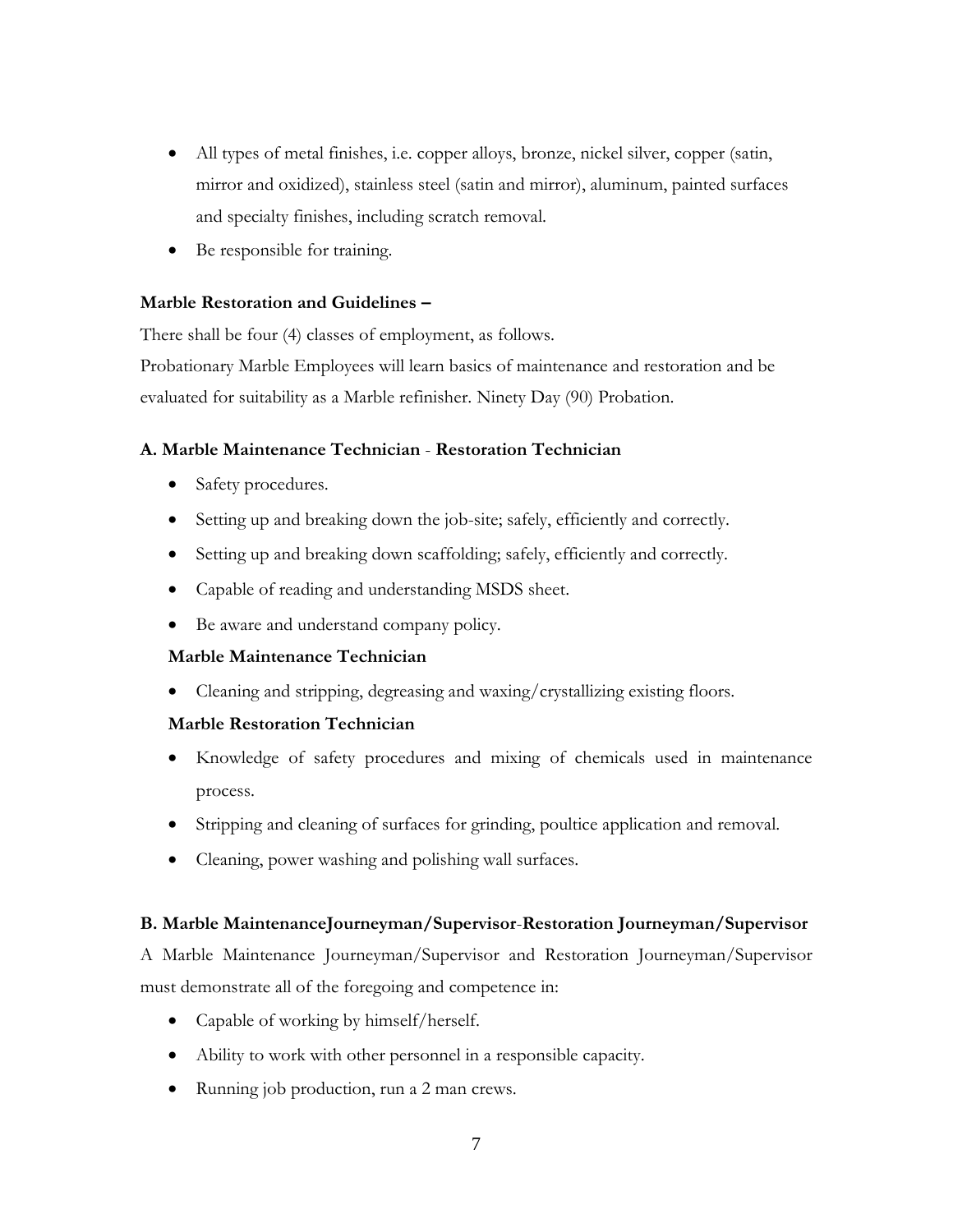- Responsible for any and all equipment, tools, vehicle, and materials within his/her custody.
- Basic training of lower classifications.
- He/she must be able to read and comprehend work orders, instructions, written directions as well as oral instructions and convey these to any employee that he/she is working with.
- Requisition materials and supplies for the crews.
- Performing to schedule.
- Knowledge of all maintenance accounts, locations and requirements for each of the accounts.

# **Maintenance Journeyman/Supervisor**

- Ability and knowledge of diamond abrasive polishing and powder polishing.
- Trained to perform maintenance on various floor surfaces such as marble, slate, granite, limestone, tile, terrazzo, sandstone, etc. Employee shall identify all of these materials to perform the proper maintenance procedure for each stone surface.

# **Restoration Journeyman/Supervisor**

- Properly trained in grinding marble and soil stone surfaces.
- Knowledge and understanding file differences between hard and soft stones and maintenance of each type.

# **C. Junior Foreman**-

A junior Forman must demonstrate all of the foregoing and competence in:

- Must be capable of removal and applications of various coatings, sealers, impregnators and acid etching.
- Finish polishing of surfaces after grinding methods.
- Knowledge of original honing, satin finish, polishing of Type A through Type D stones on walls, floors, base, plinths, soffits, benches, countertops and splashes. Type A through Type D stones, marble, granite, limestone, travertine and sandstone, also terrazzo steps, landings and floors.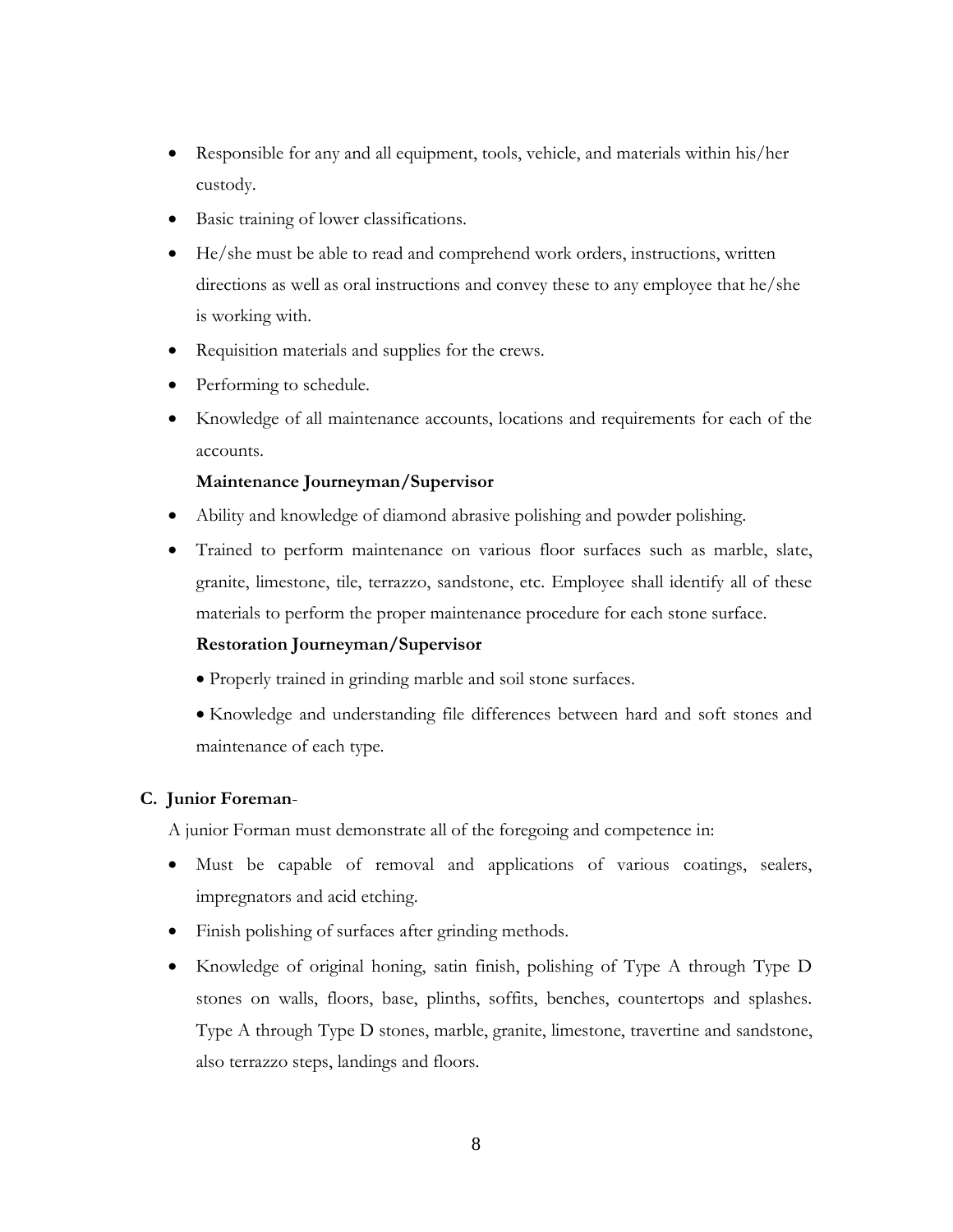- Proficient in the use and safety of mechanical lifts and movable staging such as boom lift, scissor-lifts, grade-alls, swing stages and forklifts.
- Have the ability to train and communicate effectively with lower classifications, and the running and coordinating of job projects.
- Capable of communicating with customers, building supervisors and management personnel.
- Follows instructions, can carry out and understand work orders and assignments.

# **D. Foreman/Project Supervisor-**

A Foreman/Project Supervisor must demonstrate all of the foregoing and competence in:

- He/She is capable of setting up large and complicated jobs
- Be able to run 3 or 4 man crews.
- Assist supervisors with coordinating personnel.
- Demonstrate a proficiency to deal with onsite client in the absence of a supervisor.
- Ensure a project is run professionally and safely while meeting the company's standard of quality and productivity.
- Be responsible for training.
- Reporting and patching of broken or missing grout, matching of existing grout colors and textures.
- Grinding, honing, satin finish and polishing Type A hard stones surfaces, slate, granite, slate, onyx and Verdi type marbles and granites on walls, floors, plinths, benches, base, soffits, countertops and splashes.
- Removal of stains, oils, aging from all stone surfaces both vertical and horizontal.
- Knowledge of chemicals and equipment to be used in specialty applications and procedures.
- Ability to supervise, schedule and lay out work areas for work crews.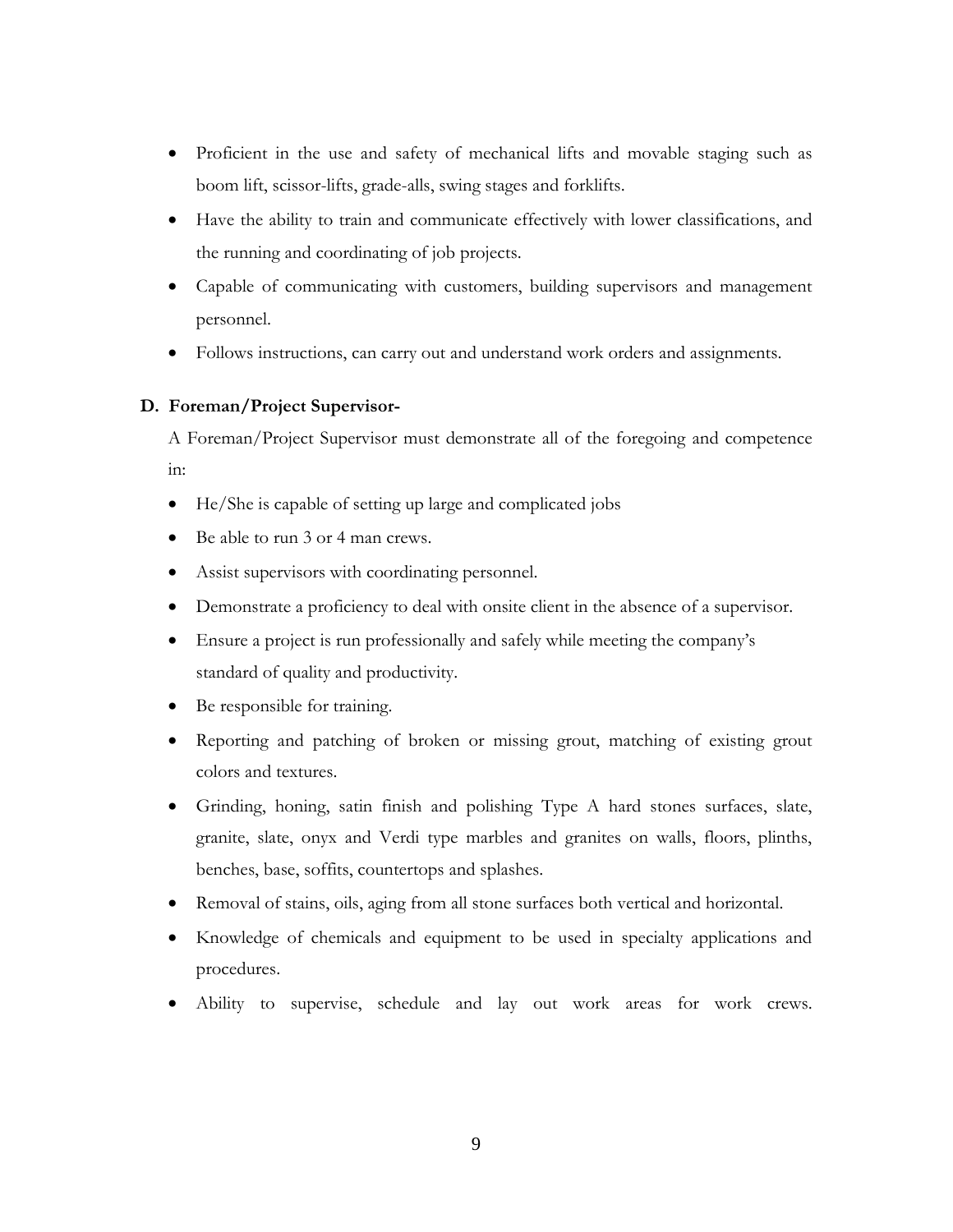#### **Section 11. REVIEW**

All employees with up to 5 years of employment will be reviewed twice yearly (June 1 and six months thereafter) and employees employed six years or more will be reviewed annually on June 1; by the employee's supervisor, on performance and ability and will be subject to wage increases as determined in the report. All employees shall receive wage increases as determined in the report no later than two weeks after the June 1 review and two weeks after the mid-year review for those employees who receive two reviews per year. All employees to receive a written copy of the review. The Employer will maintain written copies of such reports and provide copies to the Union upon request. Employer will send a list of employee anniversary date to the Union. If an Employee disputes any report, review or believes he/she was unfairly denied a wage increase then he/she may bring this for dispute resolution.

New hires with less than four (4) months or less of service (after probation period) will not be reviewed until the second review period. New hires who are already BAC Local 3CA. members will have ninety (90) days probation with the new employer, however, all benefits will commence from the first day of employment.

# **ARTICLE IV SENIORITY**

#### **Section 12. SENIORITY**

Seniority is defined as the length of an employee's continuous service with the individual Employer. In the layoff and recall of employees to work covered by this Master Agreement, seniority shall be applied by job classification; however, in no event shall the employer be required to retain an employee who cannot efficiently perform the work available.

The Employer, in order to maintain the best operating efficiency, reserves the right to transfer employees from one job classification to another. An employee so transferred shall continue to accumulate seniority in the former classification and thereafter separately accumulate seniority in the new classification to which he or she has been assigned.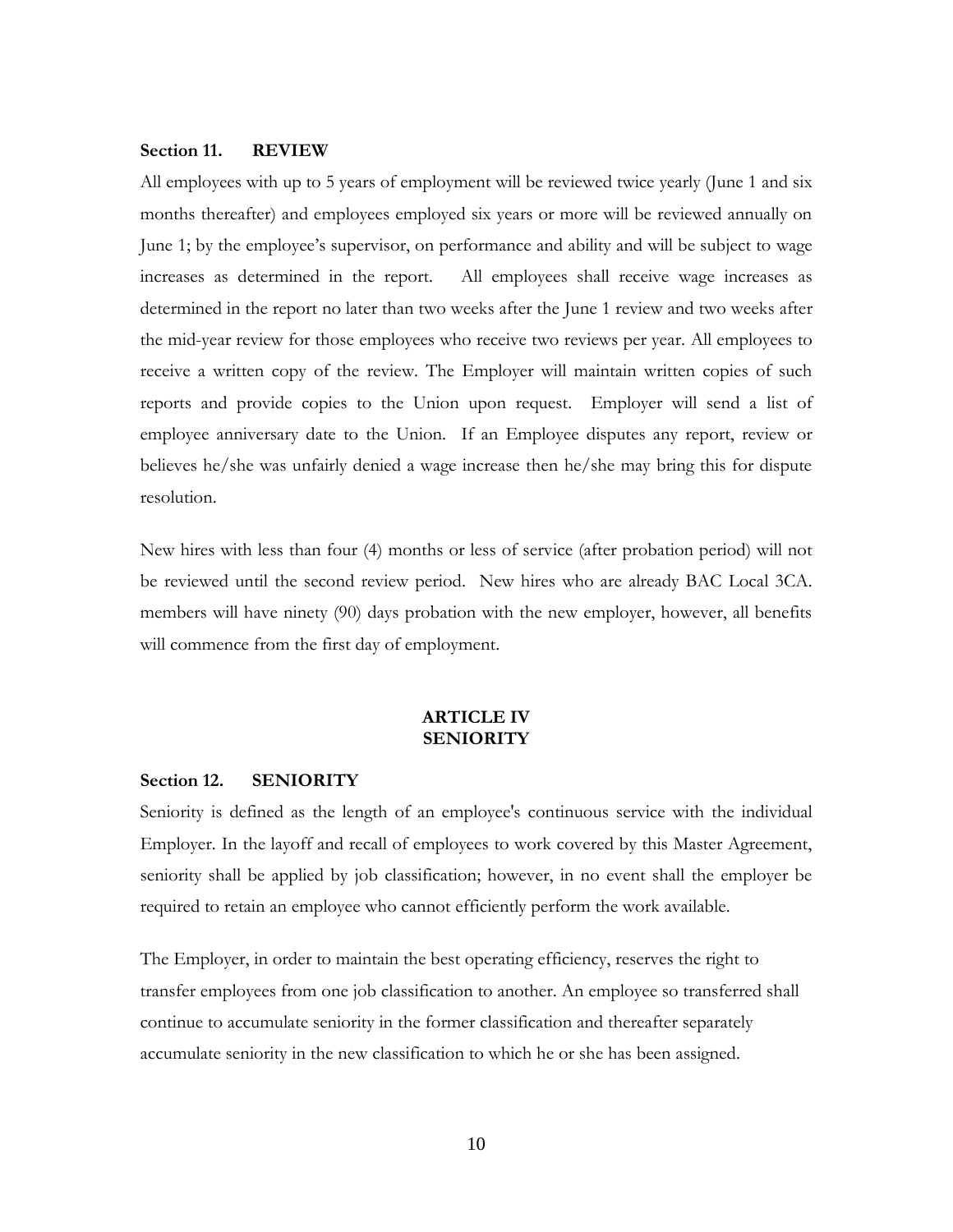# **Section 13. QUALIFICATIONS**

Seniority shall not apply to any employee with less than three (3) months continuous service with an Individual Employer. At the end of such three (3) months service (probationary period) of an employee, the individual Employer shall notify the Union in writing of the name of such employee and the classification in which he or she has acquired seniority.

## **Section 14. TERMINATION.**

Seniority shall be terminated by: (1) discharge for cause, (2) voluntary quit, or (3) twelve consecutive months of unemployment except when such unemployment results from an injury on the job, in which case the period of consecutive unemployment shall be extended from twelve to eighteen months.

# **ARTICLE V COMPENSATION**

### **Section 15. GRANDFATHER CLAUSE**

No employee employed by any signatory Employer prior to July 1, 1992 shall receive a reduction in base rate of pay as a result of the changes in classification & work categories set forth in this Agreement.

#### **Section 16. METAL/MARBLE REFINISHERS - WAGE RATES**

The wages and fringe benefits to be paid under this agreement for work performed on or after **December 1, 2020** shall be as shown in the following tables and sections 17, 18, and 19.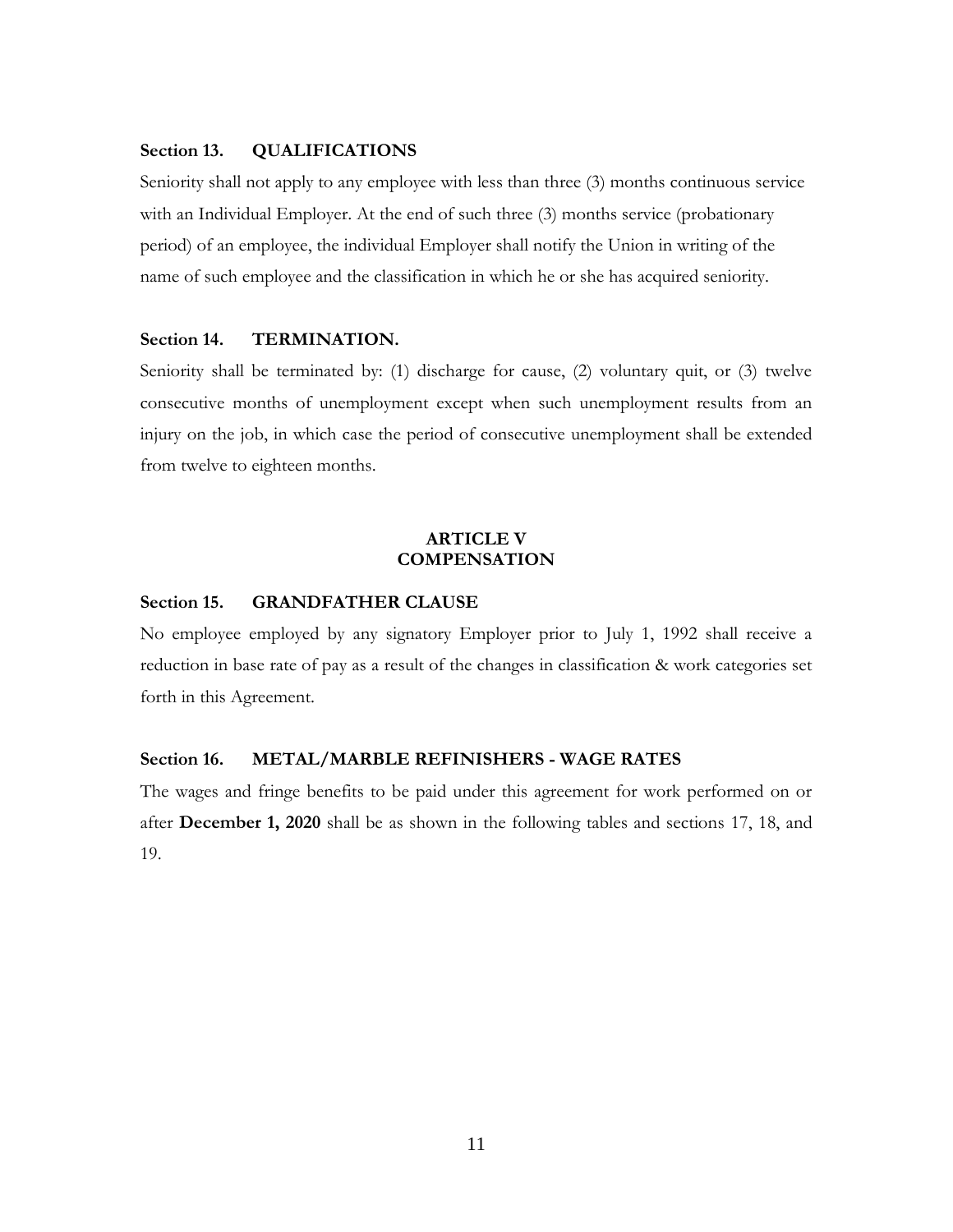# **METAL RATES**

| Wage increases                     | 12/01/2020        | 12/01/2021      | 2021                       | 12/01/2022      | 2022                |
|------------------------------------|-------------------|-----------------|----------------------------|-----------------|---------------------|
|                                    |                   |                 |                            |                 |                     |
| Classifications                    | Min - Max         | Min - Max       | <b>Minimum</b><br>Increase | Min - Max       | Minimum<br>Increase |
| New Hire (Trial Period 90 days)    | $$17.38 - $18.85$ | $17.73 - 19.23$ |                            | $18.26 - 19.81$ |                     |
| A. Maintenance/Tech/Helper/Cleaner | $$21.18 - $28.00$ | $21.60 - 28.56$ | 0.42                       | $22.25 - 29.42$ | 0.65                |
| B. Journeyman                      | $$26.57 - $32.00$ | $27.10 - 32.64$ | 0.53                       | $27.91 - 33.62$ | 0.81                |
| C. Junior Foreman                  | $$31.19 - $35.11$ | $31.81 - 35.81$ | 0.62                       | $32.76 - 36.88$ | 0.95                |
| D. Foreman Project Supervisor      | $$34.12 - $39.32$ | $34.80 - 40.11$ | 0.68                       | $35.84 - 41.31$ | 1.04                |

# **MARBLE RATES**

| Wage increases                                                             | 12/01/2020        | 12/01/2021      | 2021                       | 12/01/2022      | 2022                |
|----------------------------------------------------------------------------|-------------------|-----------------|----------------------------|-----------------|---------------------|
|                                                                            |                   |                 |                            |                 |                     |
| Classifications                                                            | Min - Max         | Min - Max       | <b>Minimum</b><br>Increase | Min - Max       | Minimum<br>Increase |
| New Hire (Trial Period 90 days)                                            | $$17.38 - $18.85$ | $17.73 - 19.23$ |                            | $18.26 - 19.81$ |                     |
| A. Marble Maintenance/Techanician                                          | $$21.92 - $27.39$ | $22.36 - 27.94$ | 0.44                       | $23.03 - 28.78$ | 0.67                |
| B. Maintenance/Journeyman/Supervisor/<br>Restoration/Journeyman/Supervisor | $$27.36 - $32.00$ | $27.91 - 32.64$ | 0.55                       | $28.75 - 33.62$ | 0.84                |
| C. Junior Foreman                                                          | $$29.65 - $35.11$ | $30.24 - 35.81$ | 0.59                       | $31.15 - 36.88$ | 0.91                |
| D. Foreman Project Supervisor                                              | $$34.12 - $39.32$ | $34.80 - 40.11$ | 0.68                       | $35.84 - 41.31$ | 1.04                |

All wage brackets **freeze** on **December 1, 2020**.

All wage brackets increase by **2%** on December 1, **2021**. Minimum increases per classification are required but does not restrict larger wage increases. All wage brackets increase by **3%** on December 1, **2022**. Minimum increases per classification are required but does not restrict larger wage increases.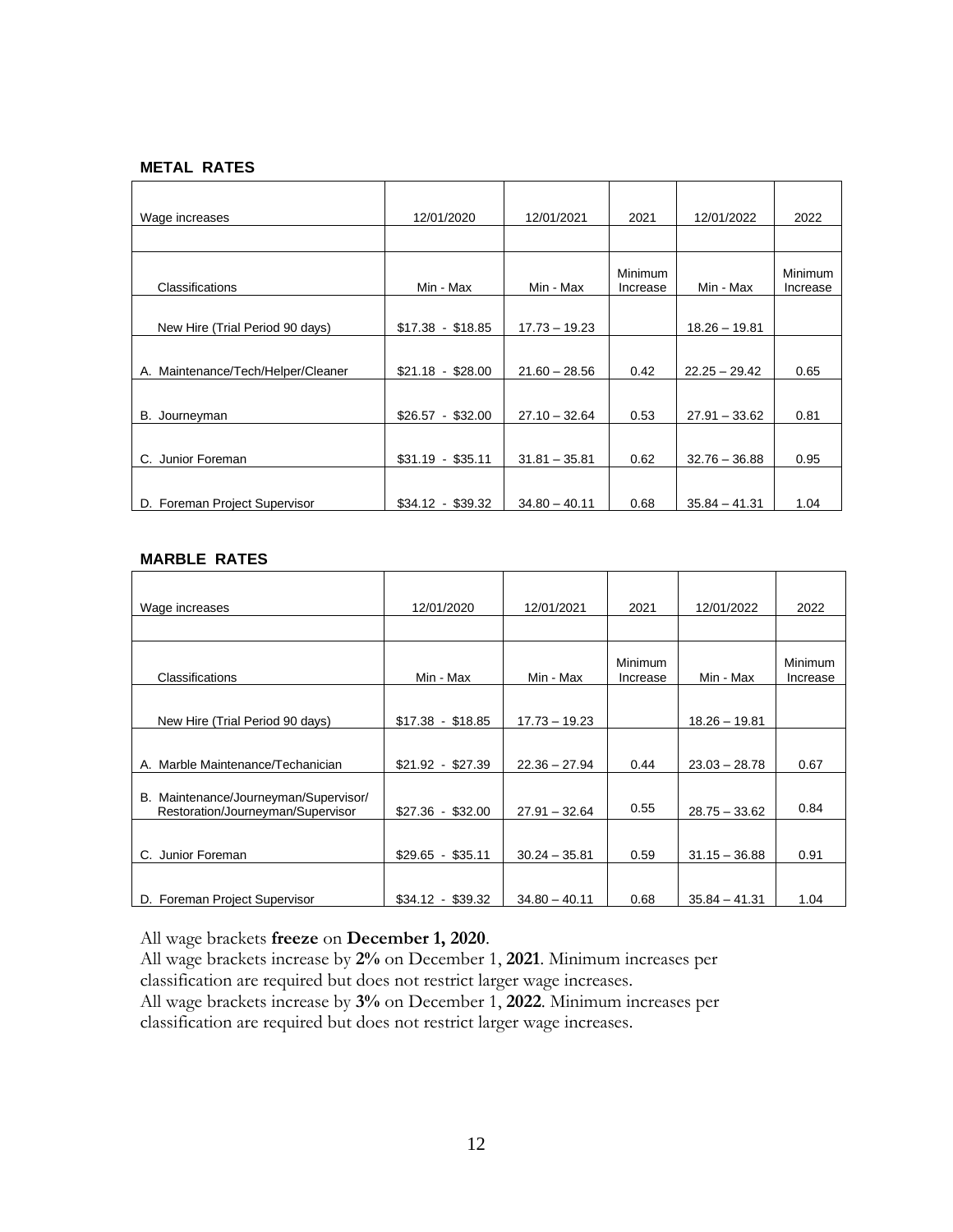#### **Section 17. PENSION**

Beginning on May 1, 2021, the pension contribution shall be increased to one dollar and **seventy seven cents (\$1.77)** per hour and shall be paid to the International Pension Fund of the Bricklayers and Allied Craftworkers International Union.

Beginning on December 1, **2021**, the pension contribution shall be increased to one dollar and **eighty eight cents (\$1.88)** per hour and shall be paid to the International Pension Fund of the Bricklayers and Allied Craftworkers International Union.

# **Section 18. HEALTH AND WELFARE**

*Medical Coverage - (comparable to marble finishers)* Employers will provide medical/dental and vision care or equal medical plan for employees who pass the 90-day probation period for the first twelve (12) months of employment. Employees may pay for dependent coverage (spouse and/or dependent children) during this period of time if he/she chooses to have dependent coverage. Employees with twelve (12) months or more of employment, full dependent coverage will be paid by the employer. In all cases the employee is to provide verification of legal martial status and dependent status.

Current employees with over twelve (12) months of employment will immediately receive dependent coverage. Current employees with less than twelve (12) months of credited employment will receive dependent coverage after completion of twelve (12) months continued employment.

For work performed on or after **December 1, 2019**; all employers shall contribute **87%** of the total premium for all employees' healthcare, including, medical, dental and vision. The healthcare premium shall include coverage for the employee, spouse and dependent(s) if applicable. All employees shall contribute 13% of their total monthly healthcare premium starting on December 1, 2019.

# **Section 19. DUES CHECK-OFF**

The Employer shall deduct from wages the amount of dues "check-off" for each hour worked, on behalf of covered employees who authorize such deductions in writing. Such amounts will be deducted weekly and remitted monthly on reporting forms provided by the Union.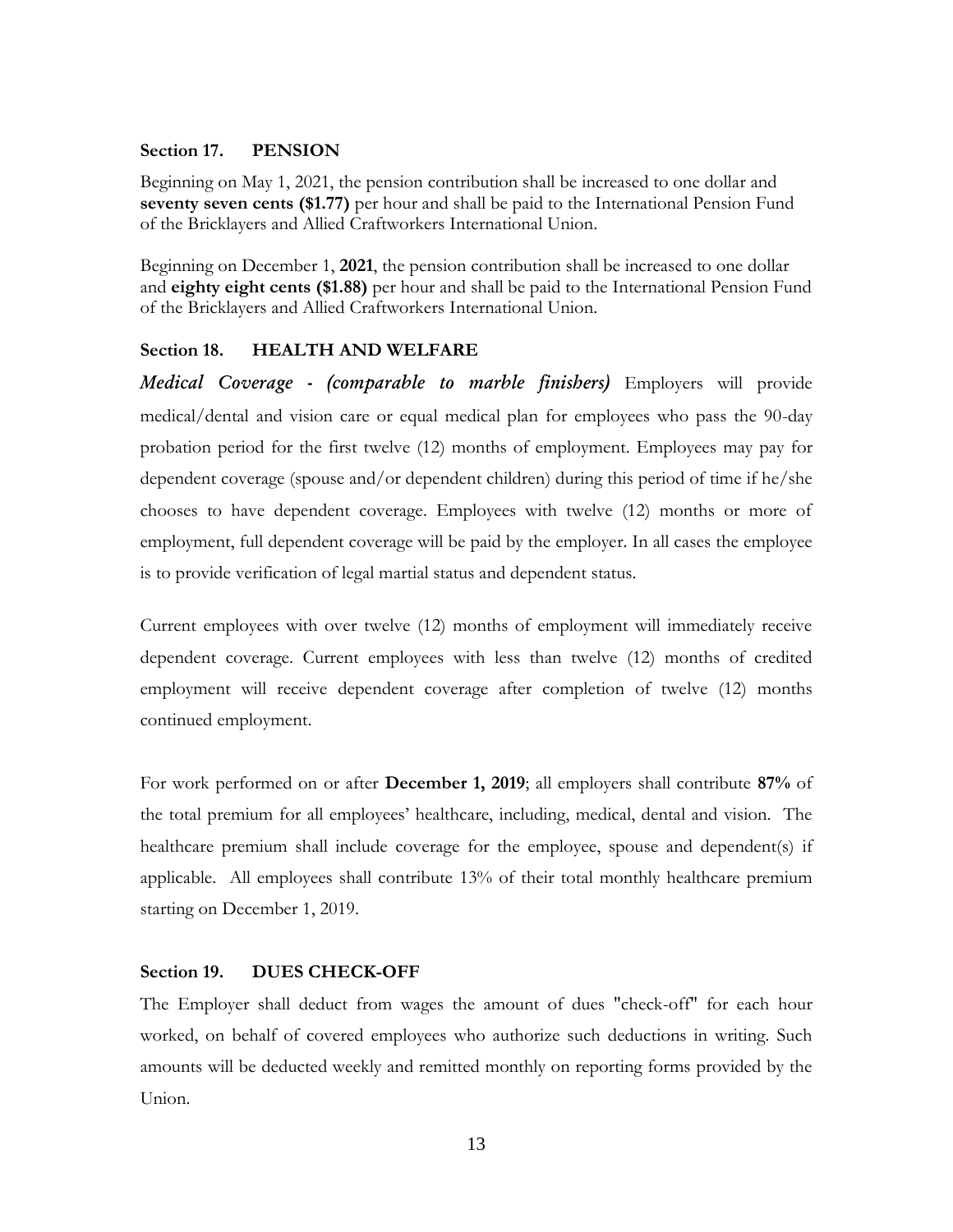Copies of the authorization cards signed by employees authorizing dues deductions will be provided to the employers upon request, to qualify employees as BAC 3 CA members.

Beginning on 6-18-18, Dues check-off amount shall be seventy-five cents (\$0.75) per hour.

# **Section 20. SHOW-UP PAY**

Any employee reporting for work pursuant to the Employer's instructions, prepared and ready for work, shall receive four (4) hours' pay if the employee is not assigned to work.

#### **Section 20. (a) SWING PAY**

On suspended platforms, two dollars (\$2.00) per hour shall be paid over and above the regular daily wages.

# **Section 21. SUBSISTENCE**

All employees may be required to work out of town. If an employee is required to be away from home for a 24-hour period, an additional seventy-five Dollars (\$75.00) per diem will be paid by the Employer. If an employee is required to work alone in such circumstances, the per diem amount will be ninety-five Dollars (\$95.00).

In the event an employee is ordered to work on a subsistence job, the individual Employer shall, if the employee so requests, pay subsistence in advance in one-week intervals. The employee shall receipt in writing for said payment.

The employer will receive a credit against the subsistence pay for any expenses paid directly by the employer.

# **ARTICLE VI WORKING CONDITIONS**

# **Section 22. WORK DAY, WORK WEEK AND OVERTIME PAY**

Five consecutive eight-hour days, Monday through Friday (40 hours) shall constitute a work week. Hours worked over eight (8) hours per day shall be compensated at time and one-half.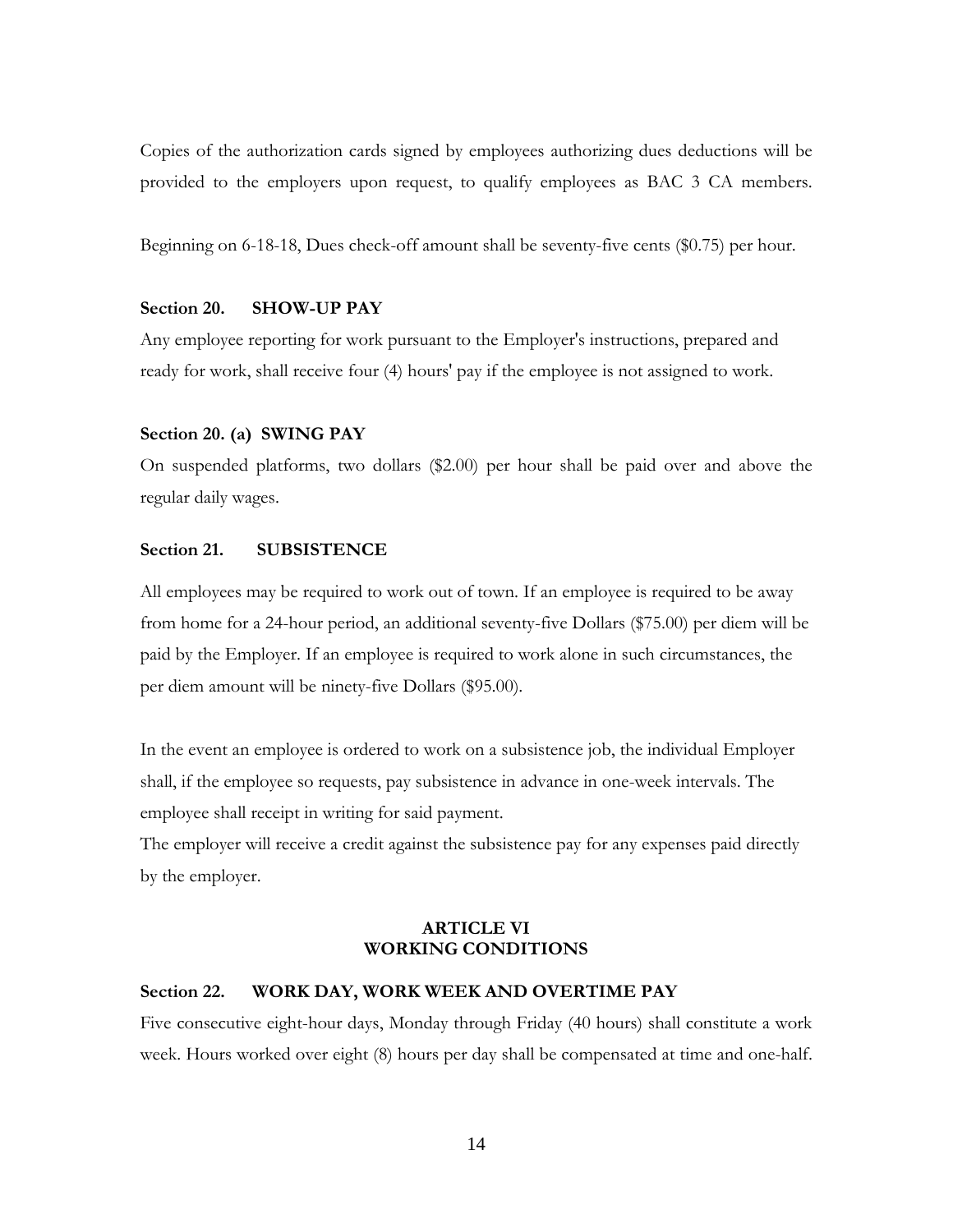Hours worked over forty (40) per week shall be compensated at time and one-half. Saturday shall be paid at time and one-half and Sunday shall be paid at the rate of double time.

A work week of five (5) consecutive days encompassing Saturday and Sunday may be agreed to by the Employee and the Employer, if the need arises, in which case Sunday work will be paid for at a rate of twenty percent (20%) added to straight time wages. In all other cases, Saturday work shall be paid for at time and one-half and Sunday work shall be paid for at double time.

Four (4) ten (10) hour days at straight time may be agreed to by the Employee and the Employer if the need arises.

One day notice shall be given to employees before changing shift starting time.

In the event that personal time off for an Employee results in less than a 40 hour week, and provided that the Employer has work available, the Employee may, at their option, work on Saturday at straight time to achieve a 40 hour week.

## **Section 23. HOLIDAYS**

All employees covered by this Agreement shall receive the following holidays off with eight (8) hours of straight time pay:

| New Year's Day         | Independence Day                      |
|------------------------|---------------------------------------|
| Martin Luther King Day | Labor Day                             |
| President's Day        | Thanksgiving Day and the Friday after |
| Memorial Day           | Christmas Day                         |

To be eligible for holiday pay, an employee must work the last regularly scheduled workday preceding the holiday and the first regularly scheduled work day following the holiday, unless the absence is approved by the Employer. A request for an approved day off shall be made at least 5 days before the event; approval for the request shall not be unreasonably withheld by the Employer.

Employees, who work on a Holiday listed in this Section 23, shall be paid double time for all hours worked and receive regular Holiday pay.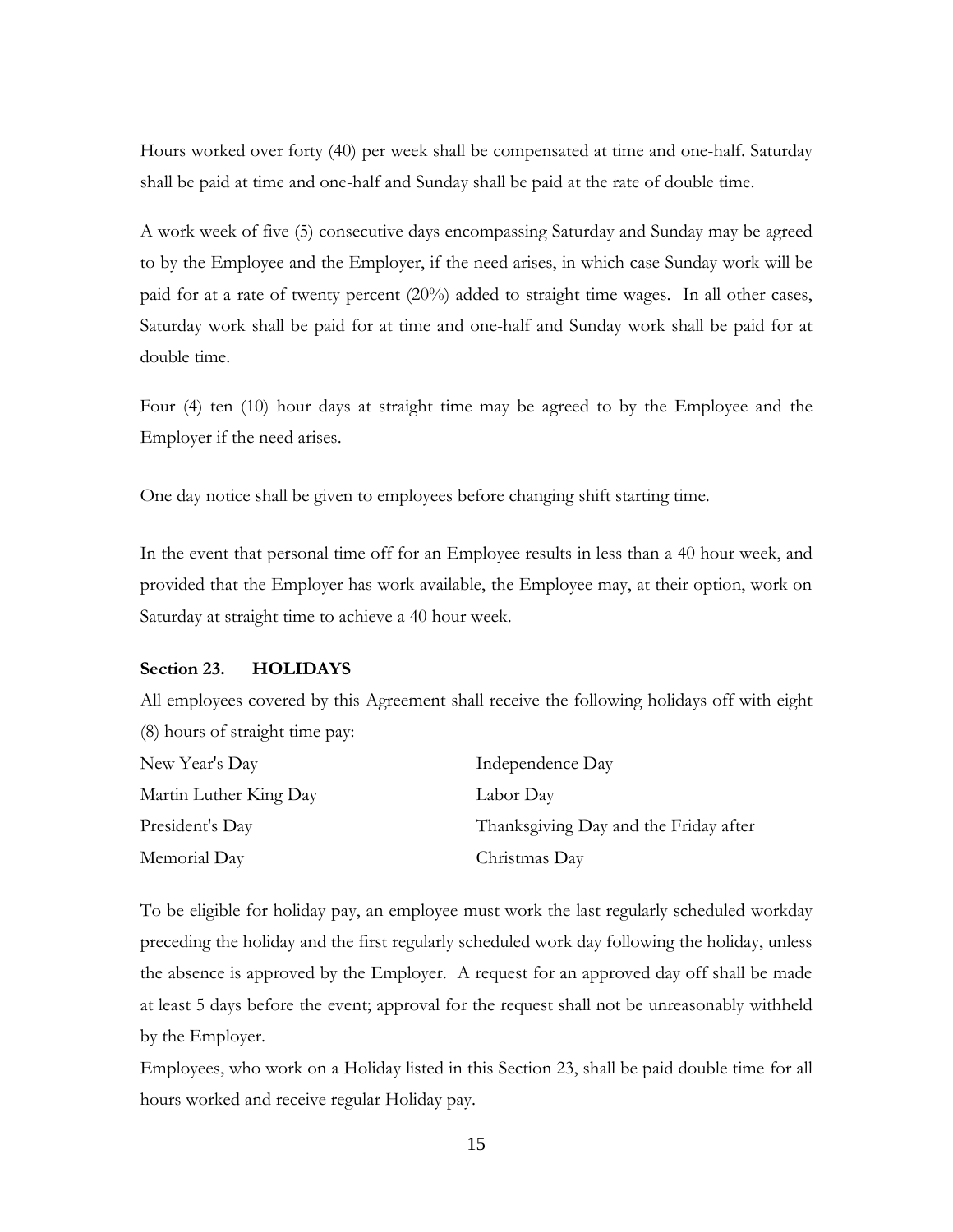# **Section 24. VACATION**

Eligibility for paid vacation shall be determined by years of continuous service, where 1800 hours of work in one calendar year shall constitute one year of service.

After l year 1 Week vacation After 2 years 2 Weeks vacation After 6 years 3 Weeks vacation After 12 years 4 Weeks vacation

No employee shall lose any vacation status earned under previous contracts*.*

Vacations shall be scheduled by mutual agreement between the Employer and the employee.

To the extent practicable, vacations shall be scheduled based on seniority.

Unused vacation days accumulated may be rolled over to the next year on anniversary of hire date with a maximum of 2 weeks.

# **Section 25. SICK DAYS and SAN FRANCISCO PAID SICK LEAVE ORDINANCE**

Sick days will be provided as follows:

After 1 year, 2 Sick Day After 2 years, 3 Sick Days After 3 years, 4 Sick Days After 4 years, 5 Sick Days After 5 years, 6 Sick Days

The employee will be compensated starting on the first day of feeling ill.

When an employee is sick 2 or more days, employee must provide a company paid health care provider doctor's statement.

**WAIVER OF SAN FRANCISCO PAID SICK LEAVE ORDINANCE.** To the fullest extent permitted, this agreement shall operate to waive any provisions of the San Francisco Paid Sick Leave Ordinance, San Francisco Administrative Code Section 12W, and shall supersede and be considered to have fulfilled all requirements of said Ordinance as presently written, and or amended during the life of this agreement.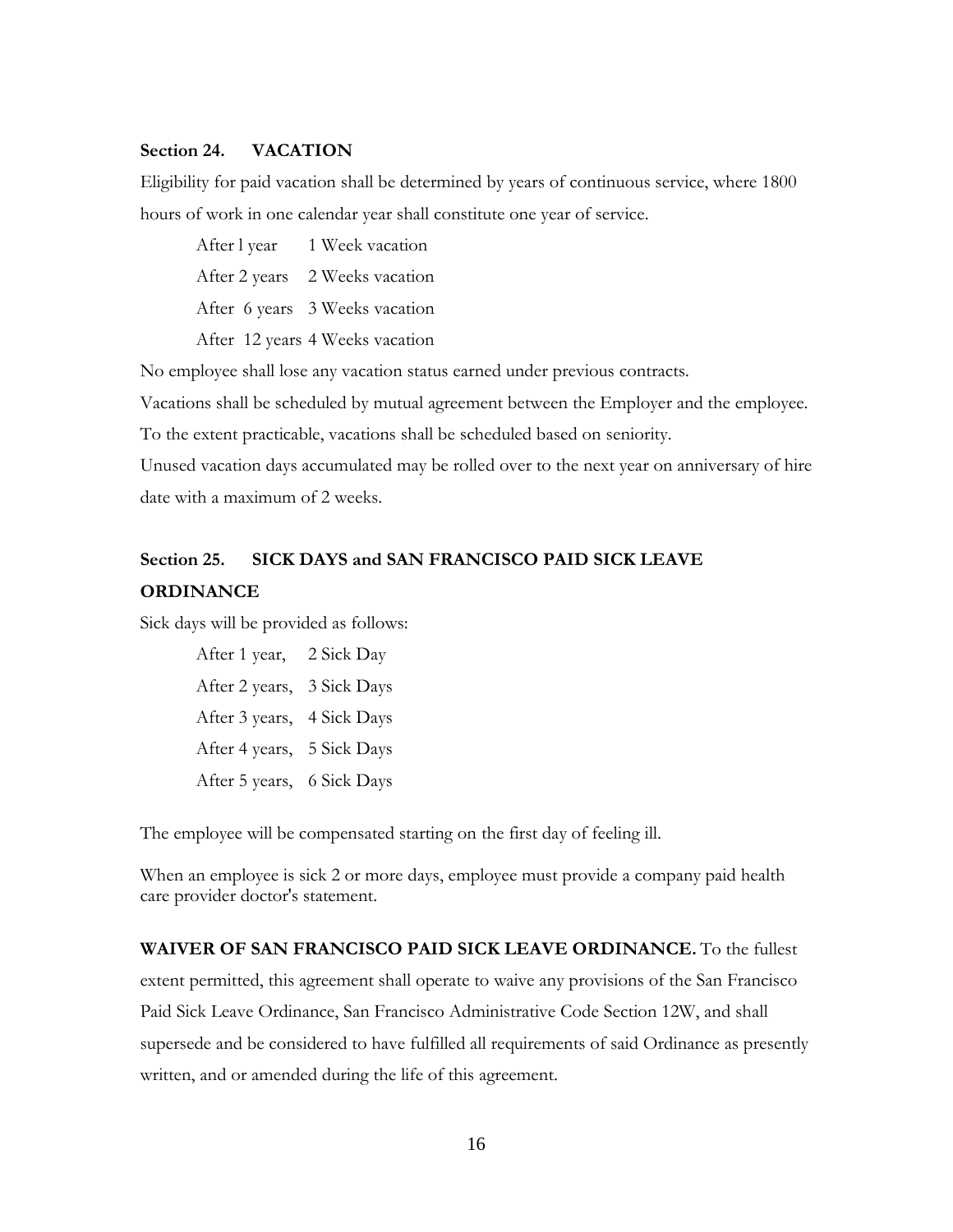# **Section 26. DRIVER'S LICENSE AND TRANSPORTATION**

Employer will pay travel time based on existing policies in place with each individual employer. In no case shall travel time be less than equivalent to the following:

**San Francisco** minimum wage from "clock in" at employers' shop to arrival on jobsite. This time to include loading of vehicle prior to leaving shop. Once on jobsite any subsequent travel between jobsites within the 8-hour workday shall be paid at the employees prevailing wage rate. Travel time back to the shop including unloading to "clock in" will be paid at **San Francisco** minimum wage.Any job that requires travel time longer than two hours either way, travel time to be paid at employees prevailing wage rate. Travel time shall in no way be construed as part of the 8-hour workday or 40-hour work week for computing overtime.

All employees may be required to drive a company vehicle when so directed, and therefore shall maintain a current valid driver's license. Loss or suspension of such license to drive shall require notification to the Employer and such employee's classification may be lowered. Driving a company vehicle while not in possession of a valid, current, and unsuspended license shall be good and sufficient cause for suspension of employment and/or discharge.

No employee shall be required to furnish a truck, van, or other vehicle to transport the Employer's material. If after reporting to work, no Employer-provided transportation is available to an employee, he/she may be directed to travel in his/her own vehicle and shall be compensated the vehicle expenses, i.e. gasoline, tolls, parking.

# **ARTICLE VII DISPUTES AND GRIEVANCES**

#### **Section 27. INFORMAL PROCEDURES**

In the event a dispute arises during the term of this Agreement regarding application, interpretation or enforcement of any of the sections of this Agreement, the matter in all its particulars shall be set forth in writing by the complaining party and served upon the other. The Union and authorized representative of the Employer shall meet within ten (10) working days of receipt of the complaint in order to arrive at a fair settlement.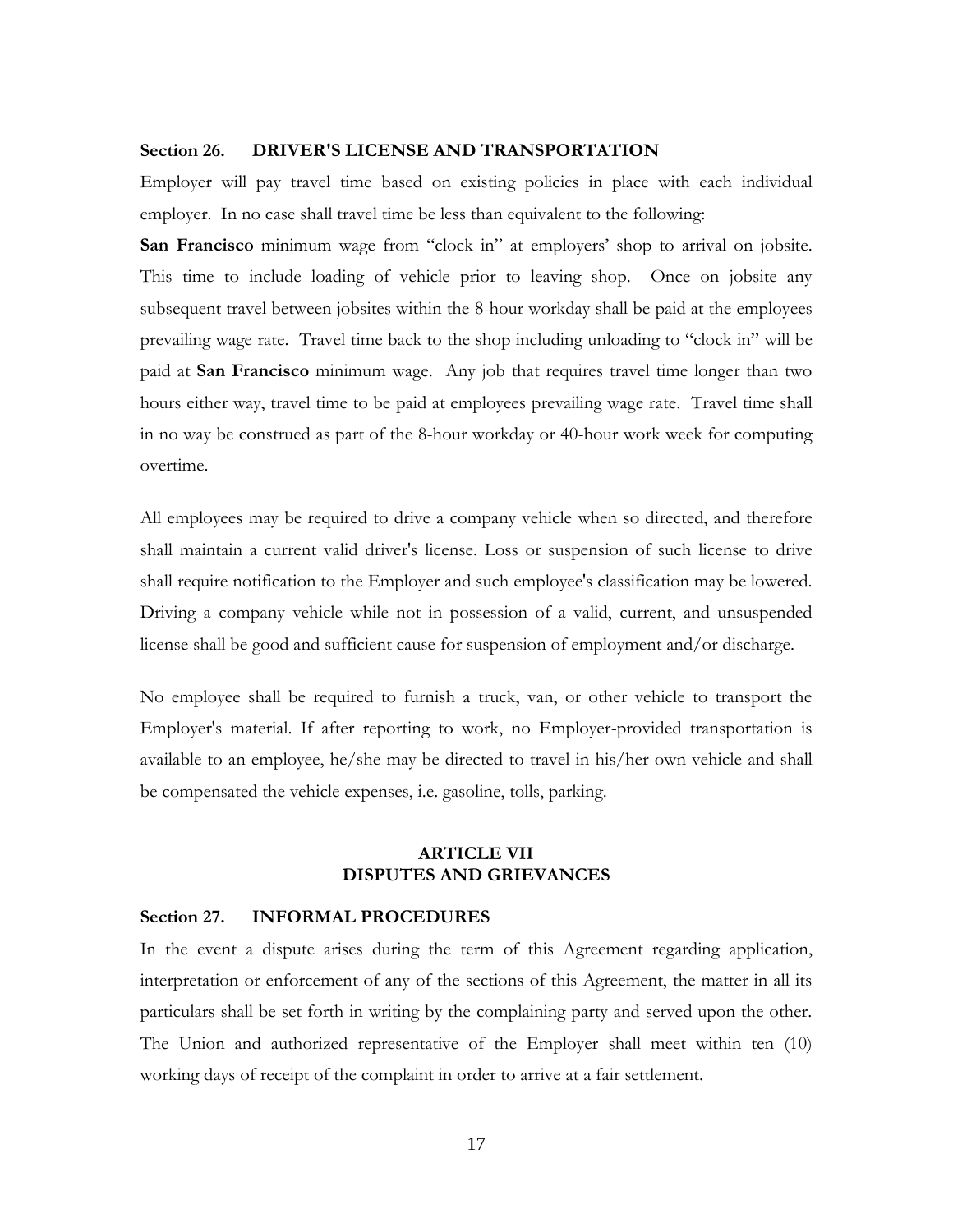Grievances by employees shall be made in writing to the Union within fifteen (15) working days of the date of the alleged violation or of when the aggrieved party knew or reasonably should have known of the alleged violation.

#### **Section 27. (a) SHOP STEWARD**

When one or more craftworkers are employed at a shop, it shall be the option of the union that a steward be elected by the shop employees. If no employee serves as a shop steward one may be appointed by the union.

The Steward shall determine that all Marble Refinishers and Metal Refinishers, etc. on the job are skilled craftworkers. He shall see that all terms of the agreement are complied with. He shall see that the State Code regulations pertaining to safety and scaffolds are complied with. In no event shall an employer discriminate against a shop steward or discharge him/her because of any action taken by him/her in the proper performance of his/her duties or enforcement of this Agreement. If the parties cannot agree to a settlement of a discharged steward, the parties agree to submit the dispute to expedited arbitration.

There shall be no interruption of work during the settlement of a controversy.

# **Section 28. ARBITRATION**

In the event that the parties cannot agree to a settlement, the dispute shall be submitted to a neutral arbitrator mutually selected and agreed upon, whose decision shall be final and binding. It is understood and agreed, however, that proposals to add to or change this Agreement shall not be arbitrable and that no proposals to modify, amend or terminate this Agreement nor any matter or subject arising out of or in connection with such proposals may be referred for arbitration under this Section. The arbitrator shall have no authority or power to add to, alter, or amend the terms and provisions of this Master Agreement.

In the event the parties cannot agree on a neutral arbitrator. They shall request a list of seven arbitrators from the American Arbitration Association; after determining by chance who shall strike first, shall alternately strike one name from said list. The remaining name shall be the arbitrator of the dispute. In the event the dispute arises out of a layoff or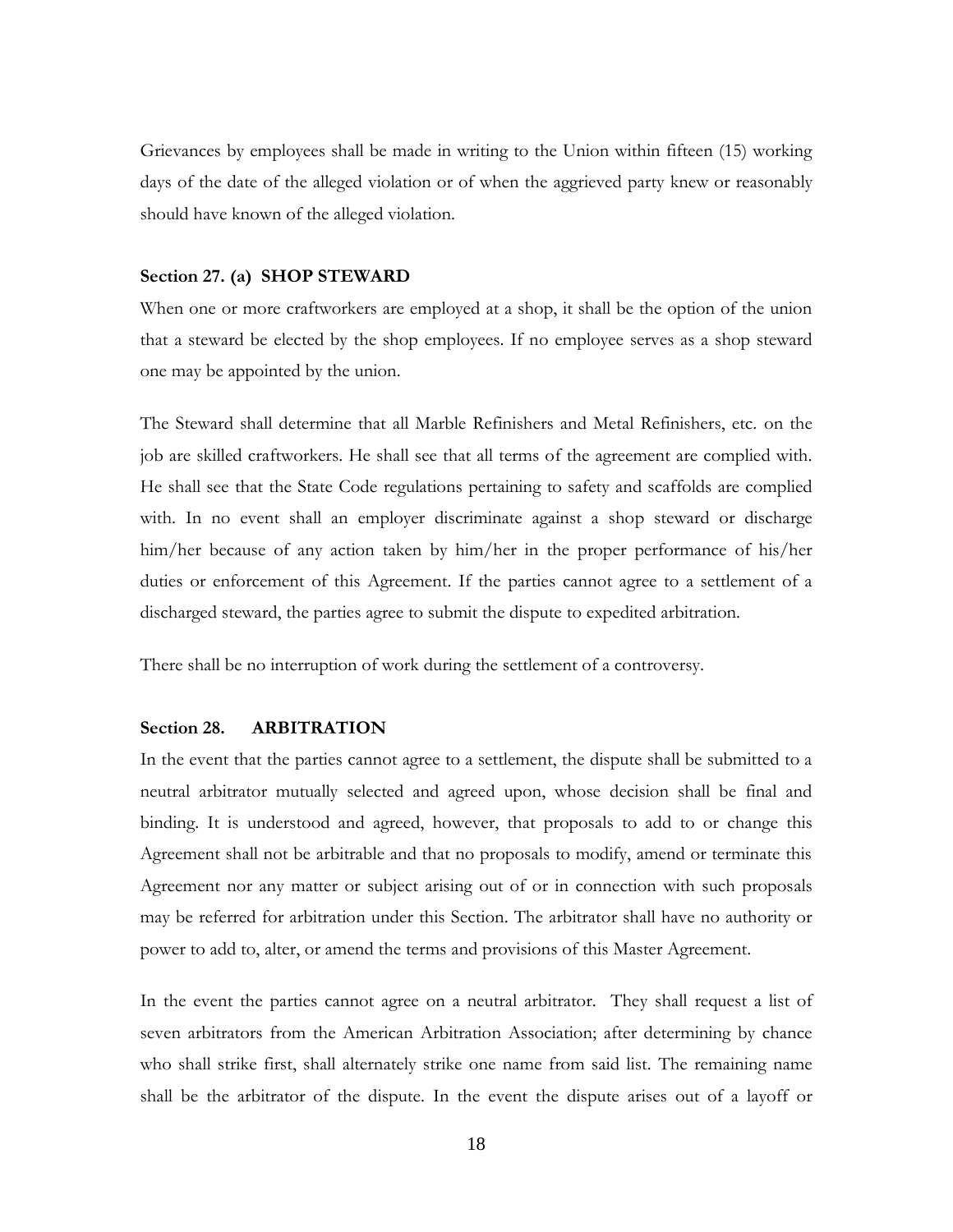discharge that such layoff or discharge was not for just cause. The arbitrator may award any portion of back pay or such other remedies as are appropriate. Cost of an impartial arbitrator shall be borne by the loser.

# **ARTICLE VIII HEALTH AND SAFETY**

The parties hereto agree to do all in their power to secure the adoption of minimum safety, orders by the State and Federal Occupational Safety and Health Administration (OSHA), applicable to work covered by this Agreement.

Whenever employees are required to work with materials or other products which are dangerous or harmful to human health or safety, the Individual Employer shall furnish them with whatever protective clothing or equipment is required. In the event of a dispute as to what constitutes materials or other products which are dangerous or harmful to human health or safety or as to what protective clothing or equipment is required, the parties shall refer the matter to the State and Federal Occupational Safety and Health Administration (OSHA) and shall be governed by its recommendations.

# **ARTICLE IX SUBSTANCE ABUSE**

# **Section 29. COMMITMENT**

The Individual Employers and the Union are committed to providing a safe and productive work environment. Substance abuse decreases efficiency, increases the risk of property loss or damage, and increases the risk of injury to employees.

# **Section 30. POLICY**

Accordingly, the Union and the signatory Employers agree that:

a) Employees shall not use, possess, dispense or receive alcohol or controlled substances (other than prescription drugs which do not impair job performance) during working hours, on company property, at a job site, or in Company vehicles.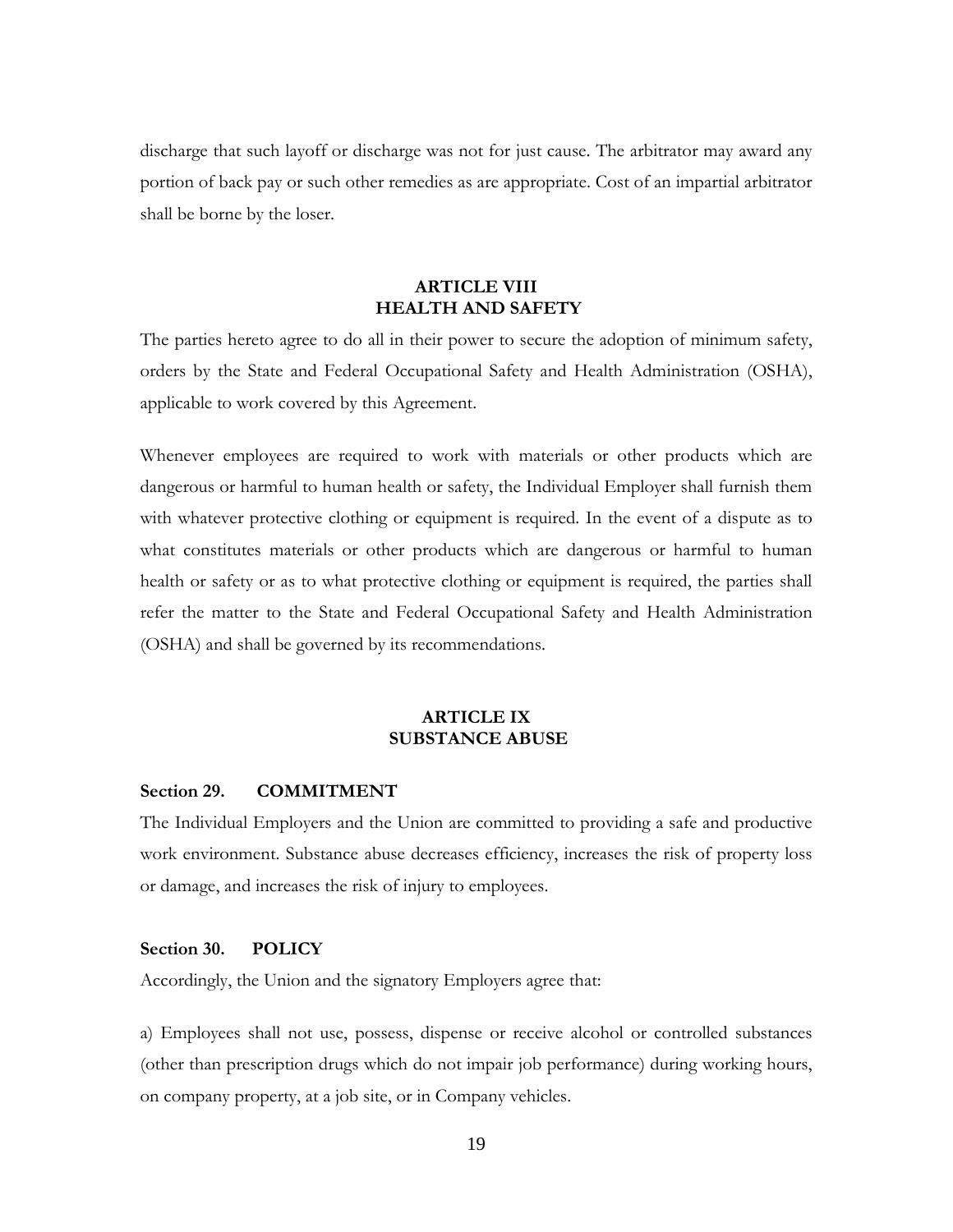b) Employees will not report for work while impaired by alcohol or controlled substances.

c) Employees who violate the above work rules are subject to disciplinary action up to and including discharge.

## **Section 31. TESTING**

Where the Individual Employer has "reasonable suspicion" to believe that an employee is under the influence of alcohol or a controlled substance, the Employer may require the employee to submit to a urine, blood or breathalyzer test to determine the presence of alcohol or drugs, subject to the following conditions:

a) Reasonable suspicion means suspicion based on specific personal observations, such as abnormal coordination, appearance, behavior, speech or breath odor of the employee. It can also include work performance, safety or attendance problems.

b) Employers who choose to compel an employee to submit to a drug/alcohol test must make a contemporaneous written record of the personal observations which amount to reasonable suspicion.

c) Employees asked to submit to a drug/alcohol test must be informed of the basis for the Employer's reasonable suspicion and must be given the opportunity to explain their conduct.

d) Employees required to take a drug/alcohol test will be placed on an unpaid leave of absence pending receipt of the test results. If the test results are negative, the employee will be reinstated with back pay, unless there was an independent reason for the Employer's actions, which reason was contemporaneously documented by the Employer.

e) Failure to submit to a drug/alcohol test will be grounds for termination. Employees who believe there was not reasonable suspicion to require them to submit to a drug/alcohol test must still submit to the test and then file a grievance in accordance with this Agreement.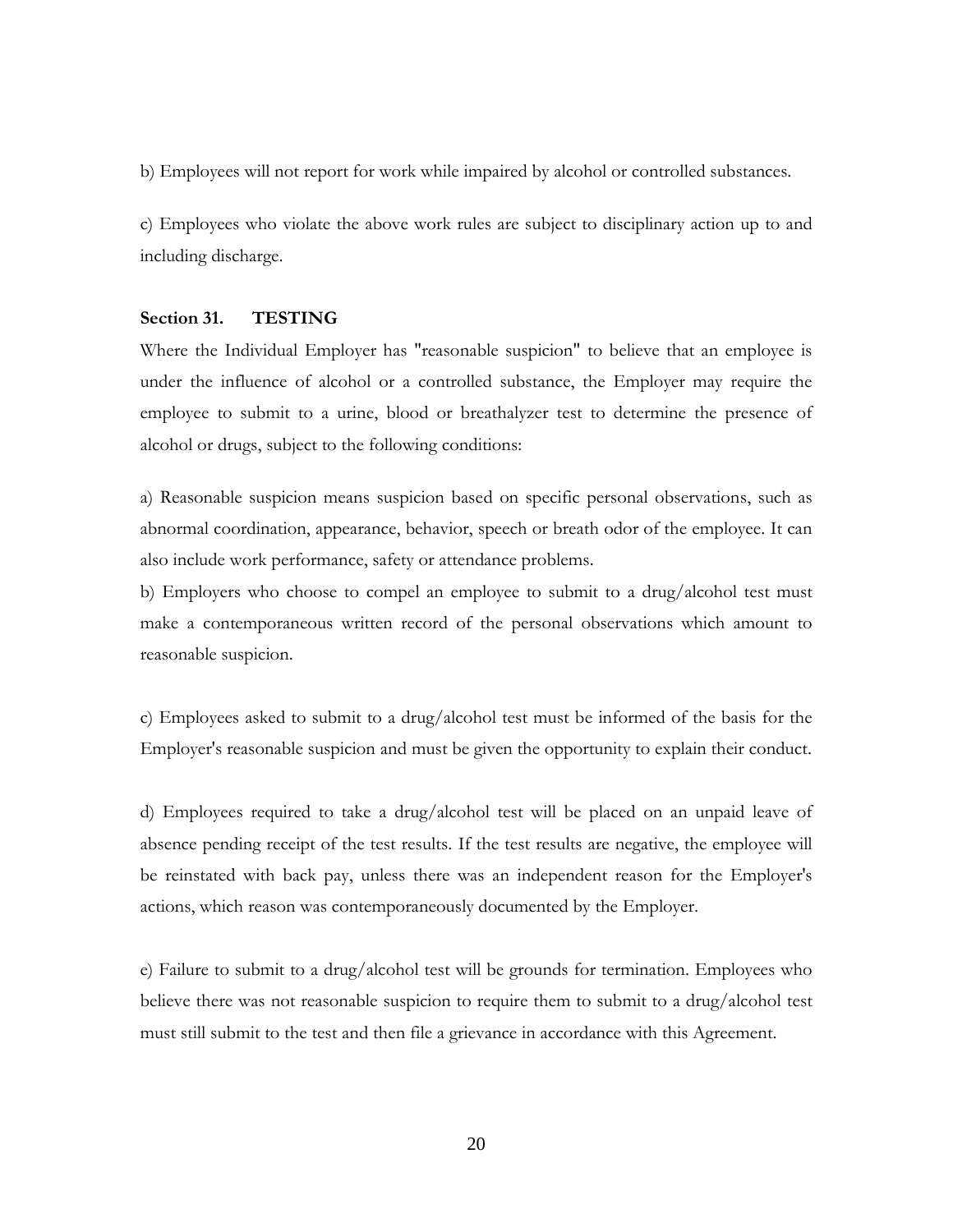f) The drug/alcohol test will be performed at the Employer's expense by PharmChem Laboratories, Inc., or another laboratory, mutually agreeable to the Union and the Association.

g) The employee shall be given a reasonable opportunity to contact a Union representative by telephone prior to submitting to the drug/alcohol test. A Union representative may accompany the employee to the laboratory or medical facility where the test will be conducted.

h) If the employee tests positive, the employee may request that the blood or urine sample be tested by another independent laboratory or medical facility at the Employer's expense.

i) All laboratory reports and test results shall be treated as confidential medical information and shall be maintained in a medical file separate from the employee's personnel file. Access to the medical file containing laboratory, reports and test results shall be on a need-to-know basis.

j) Notwithstanding subsection (h) above, at the request of the employee copies of the laboratory, reports and test results will be provided to the Union.

# **ARTICLE X STRIKES AND LOCKOUTS**

The Union will not authorize any strike or stoppage of work, and the Employer will not lockout the employees, during the term of this Agreement except that it shall not be a violation of this Agreement for the Union to withdraw the employees of an Employer who is failing to abide by a binding award of an impartial arbitration under Article V of this Agreement.

No employee, however, shall be discharged or otherwise disciplined for refusal to cross a primary picket line established by an international union affiliated or formerly affiliated with the AFL-CIO, or a local union thereof if such picket line has been authorized or sanctioned or otherwise cleared by a local Building and Construction Trades Council or a Central Labor Council having jurisdiction over the area.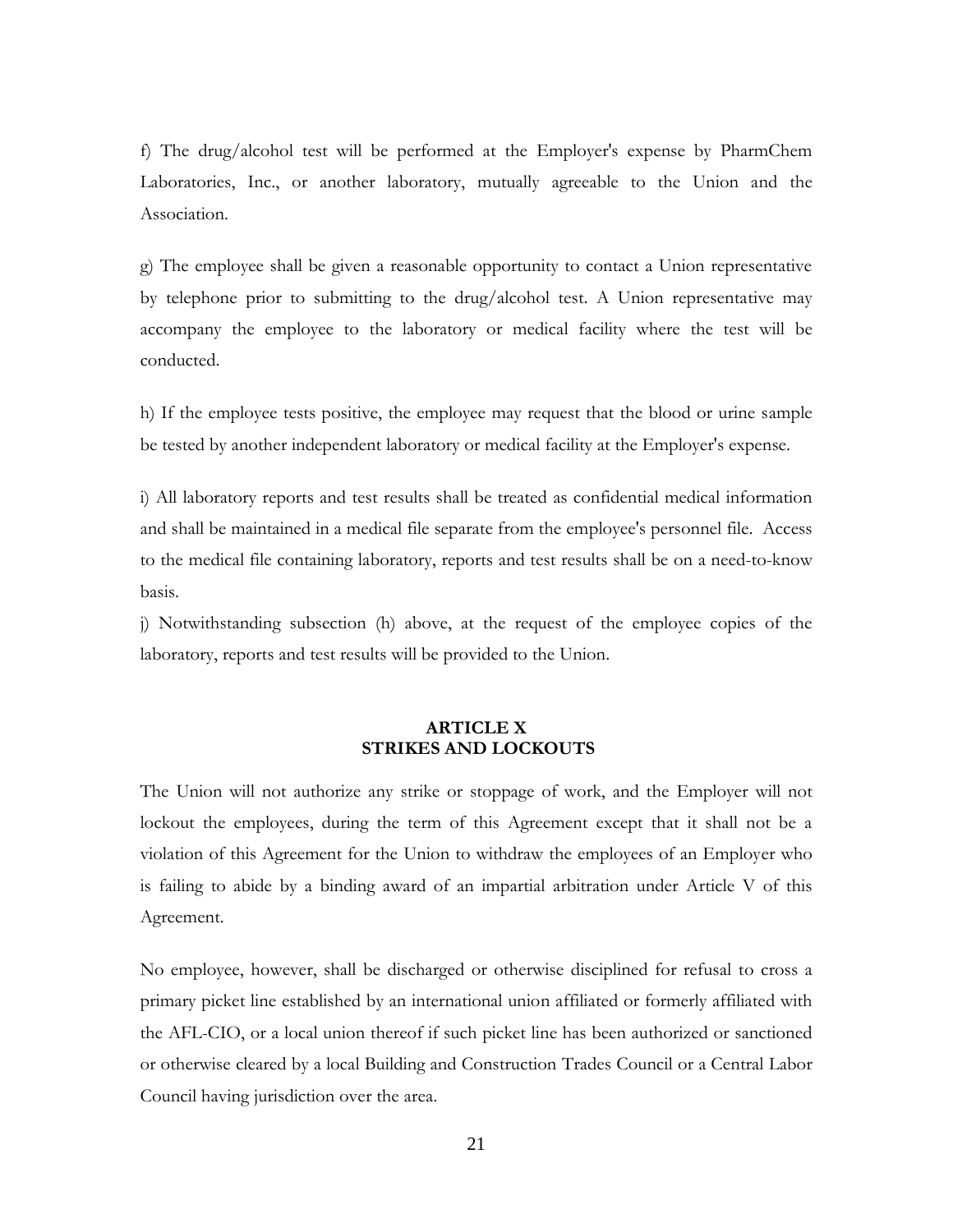# **ARTICLE XI UNION OFFICIALS**

#### **Section 32. FIELD REPRESENTATIVES**

It is agreed that Field Representatives of Bricklayers & Allied Craftworkers Union Local 3, CA. will be permitted to interview employees in shops, plants and jobs for the purpose of conducting Union duties which cannot readily be performed at other times, provided such duties are performed expeditiously. Field Representatives will not take any unnecessary action to interfere with work or hinder productivity.

#### **Section 33. EMPLOYEE UNION OFFICERS**

Employees who are duly elected or appointed as Union officials or committee members shall be permitted to take such time as may be necessary to perform duties for the Union, provided however, that said employees shall receive no compensation whatever from the individual Employer for the time devoted to performance of such duties. It is agreed that absences occasioned by such Union duties shall be kept within reason and that the Employer shall be informed in advance of any such absences.

## **ARTICLE XII SEPARABILITY**

If, in any suit to which any party, to this Agreement is a party, it is held by the final judgment of any Federal or State Court, that any provision of this Agreement is held void, such judgment shall not in any way invalidate or effect any other portion of this Agreement not thus held void, but such remaining portions shall be deemed separable from void portions and shall be in all respects binding on the parties hereto.

# **ARTICLE XIII TERM OF AGREEMENT**

This Agreement shall become effective on December 1, **2020**, and shall remain in full force and effect to and including the 30th day of November **2023**, and thereafter for yearly terms beginning with December 1st of each year, provided however, that either party may give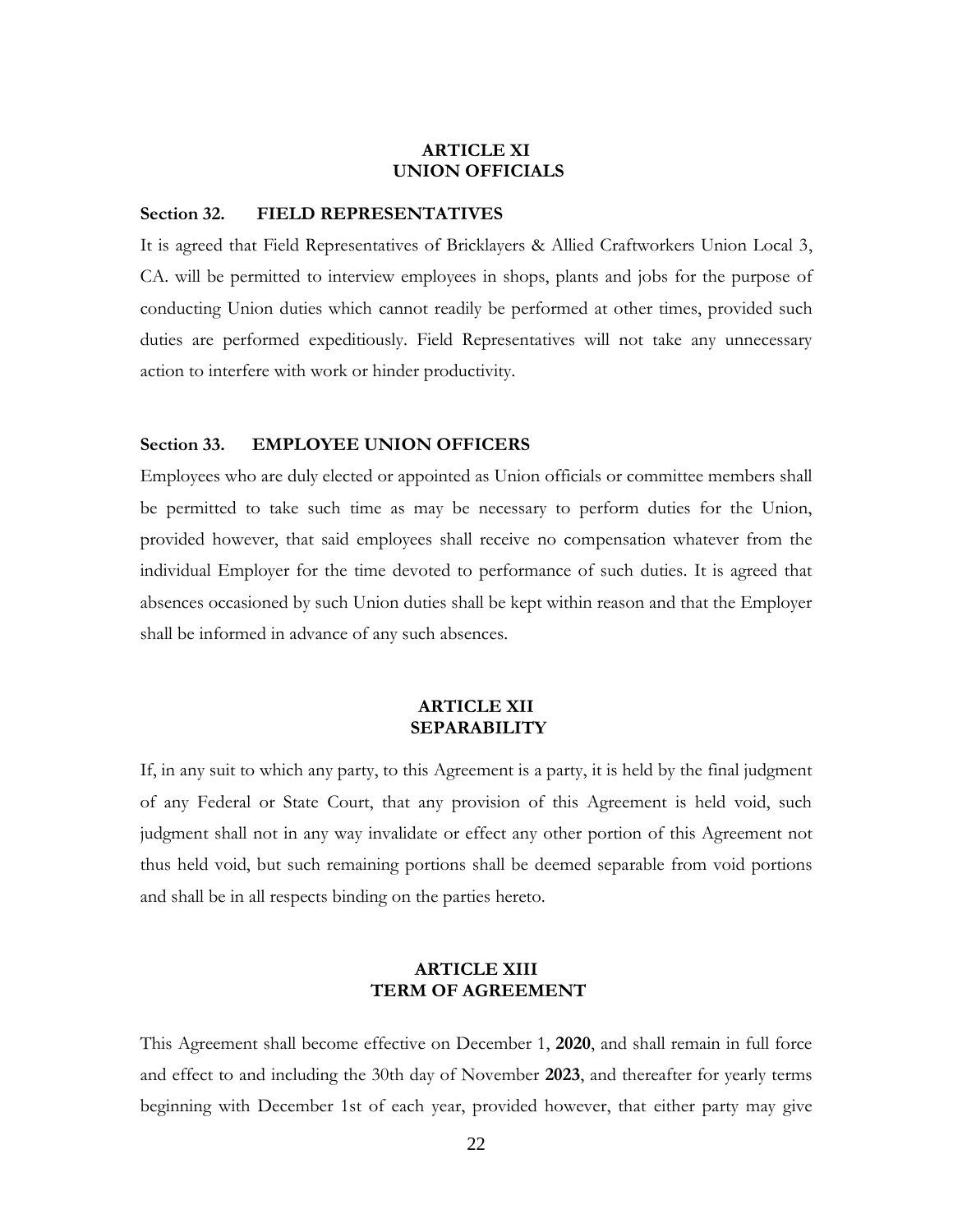notice in writing of its desire to revise or terminate this Master Agreement not less than sixty (60) days prior to December 1, **2023**, or December 1st of any year subsequent thereto.

The Union reserves the right to allocate and reallocate any wage increase due or to become due under the terms of this Agreement to any fringe benefit program provided by the terms of this Agreement. The Union shall exercise this right by notification to the Employers at least thirty (30) days prior to the date such allocation or reallocation is to become effective of any amount they wish to divert from the wage increase and the fringe benefit program to which the diversion is applicable.